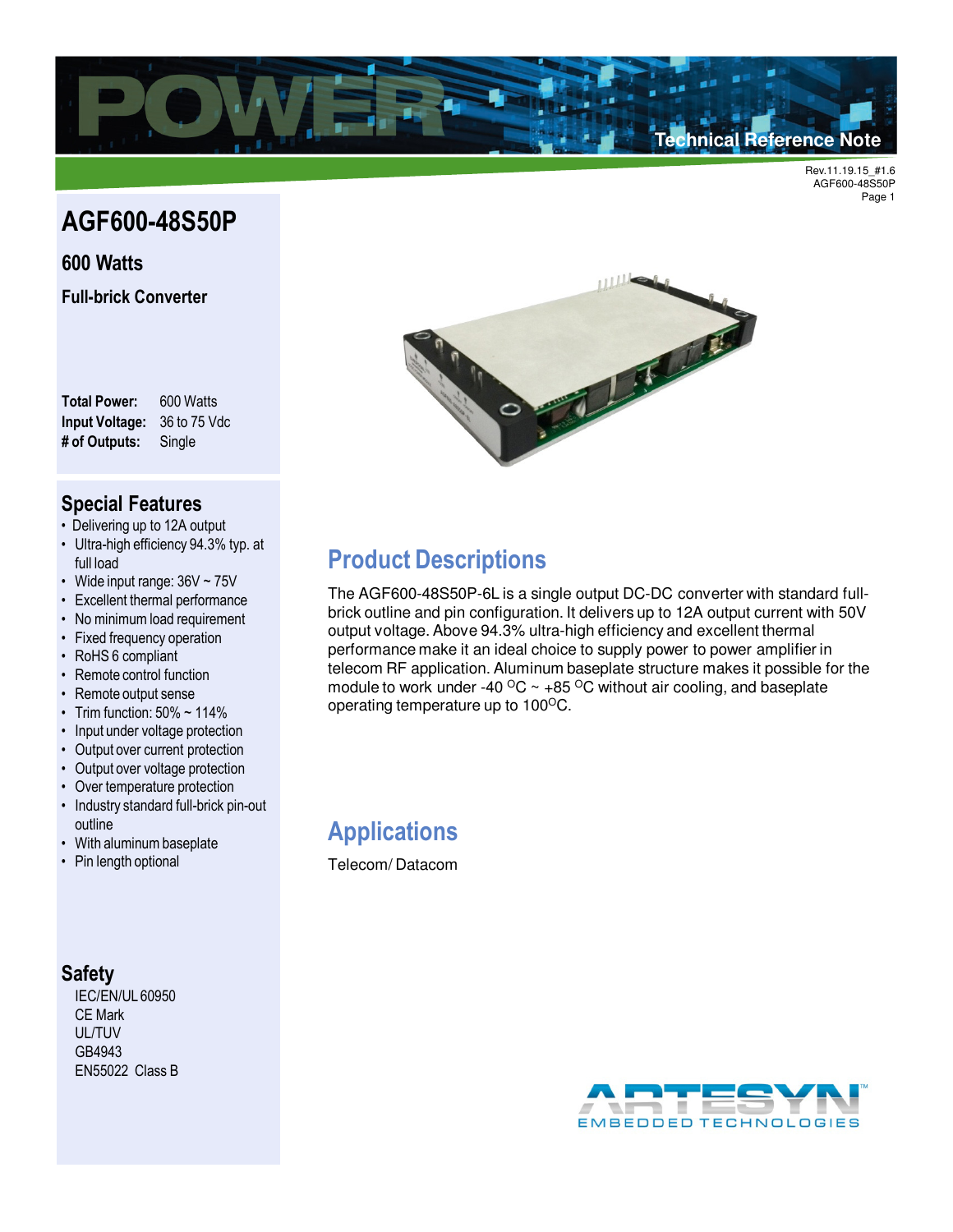# **Model Numbers**

| <b>Standard</b>  | <b>Output Voltage</b> | <b>Structure</b>   | <b>Mounting hole</b> | <b>RoHS Status</b> |
|------------------|-----------------------|--------------------|----------------------|--------------------|
| AGF600-48S50P-6L | 50Vdc                 | Aluminum Baseplate | Without thread       | R <sub>6</sub>     |

 $\blacksquare$ 

## **Ordering information**

| AGF600 | - | 48               |        | ას     |         |             |  |
|--------|---|------------------|--------|--------|---------|-------------|--|
| ے      |   | $\sim$<br>◡<br>◡ | ົ<br>୰ | $\sim$ | W,<br>◡ | ╭<br>Ö<br>∽ |  |

| ①              | Model series         | AGF: high efficiency full-brick series; 600: output power 600W |
|----------------|----------------------|----------------------------------------------------------------|
| $^{\circledR}$ | Input voltage        | 48: 36V ~ 75V input range, rated input voltage 48V             |
| $\circledS$    | Output channel       | S: single output                                               |
| $\circled{4}$  | Rated output voltage | 50:50V output                                                  |
| $\circledS$    | Remote control logic | P: positive                                                    |
| $\circled{6}$  | Pin length           | 6:3.8mm                                                        |
| (7)            | RoHS status          | L: RoHS, R6                                                    |

### **Options**

None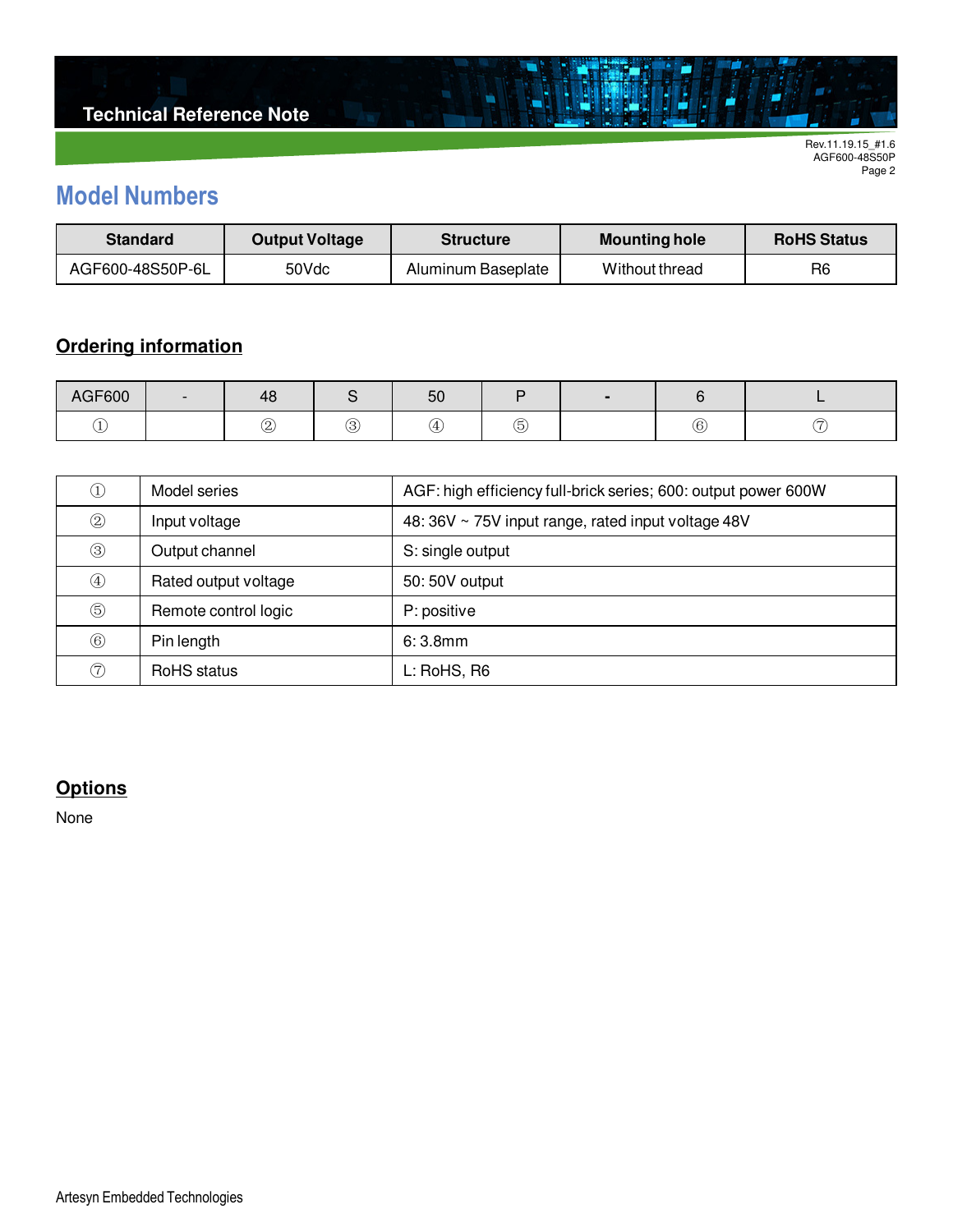

## **Electrical Specifications**

#### **Absolute Maximum Ratings**

Stress in excess of those listed in the "Absolute Maximum Ratings" may cause permanent damage to the power supply. These are stress ratings only and functional operation of the unit is not implied at these or any other conditions above those given in the operational sections of this TRN. Exposure to any absolute maximum rated condition for extended periods may adversely affect the power supply's reliability.

Table 1. Absolute Maximum Ratings:

| <b>Parameter</b>                     | <b>Model</b>      | Symbol                        | Min   | <b>Typ</b>               | <b>Max</b>               | <b>Unit</b>  |
|--------------------------------------|-------------------|-------------------------------|-------|--------------------------|--------------------------|--------------|
| Input Voltage                        |                   |                               |       |                          |                          |              |
| <b>Operating -Continuous</b>         | All               | $V_{\mathsf{IN},\mathsf{DC}}$ |       |                          | 80                       | Vdc          |
| Non-operating -100mS                 | All               |                               |       | $\overline{\phantom{a}}$ | 100                      | Vdc          |
| Maximum Output Power                 | All               | $P_{O,max}$                   |       |                          | 600                      | W            |
| Isolation Voltage <sup>1</sup>       |                   |                               |       |                          |                          |              |
| Input to outputs                     | Open frame module |                               |       |                          | 1500                     | Vdc          |
| Input to baseplate                   | Baseplate module  |                               |       | $\overline{\phantom{0}}$ | 1000                     | Vdc          |
| Outputs to baseplate                 | Baseplate module  |                               |       |                          | 500                      | Vdc          |
| Isolation Resistance <sup>2</sup>    | All               | R                             | 10    | $\overline{\phantom{0}}$ | $\overline{\phantom{0}}$ | Mohm         |
| <b>Ambient Operating Temperature</b> | All               | $T_A$                         | -40   |                          | $+85$                    | $\circ$ C    |
| Operating baseplate temperature      | All               | $T_{\text{Baseplate}}$        | -40   |                          | 100                      | $^{\circ}$ C |
| <b>Storage Temperature</b>           | All               | ${\sf T}_{\texttt{STG}}$      | $-55$ |                          | $+125$                   | $^{\circ}$ C |
| Humidity (non-condensing)            |                   |                               |       |                          |                          |              |
| Operating                            | All               |                               |       |                          | 95                       | $\%$         |
| Non-operating                        | All               |                               |       | $\overline{\phantom{a}}$ | 95                       | $\%$         |

Note 1 - 1mA for 5s, Pollution degree 2

Note 2 - Input to output,1000Vdc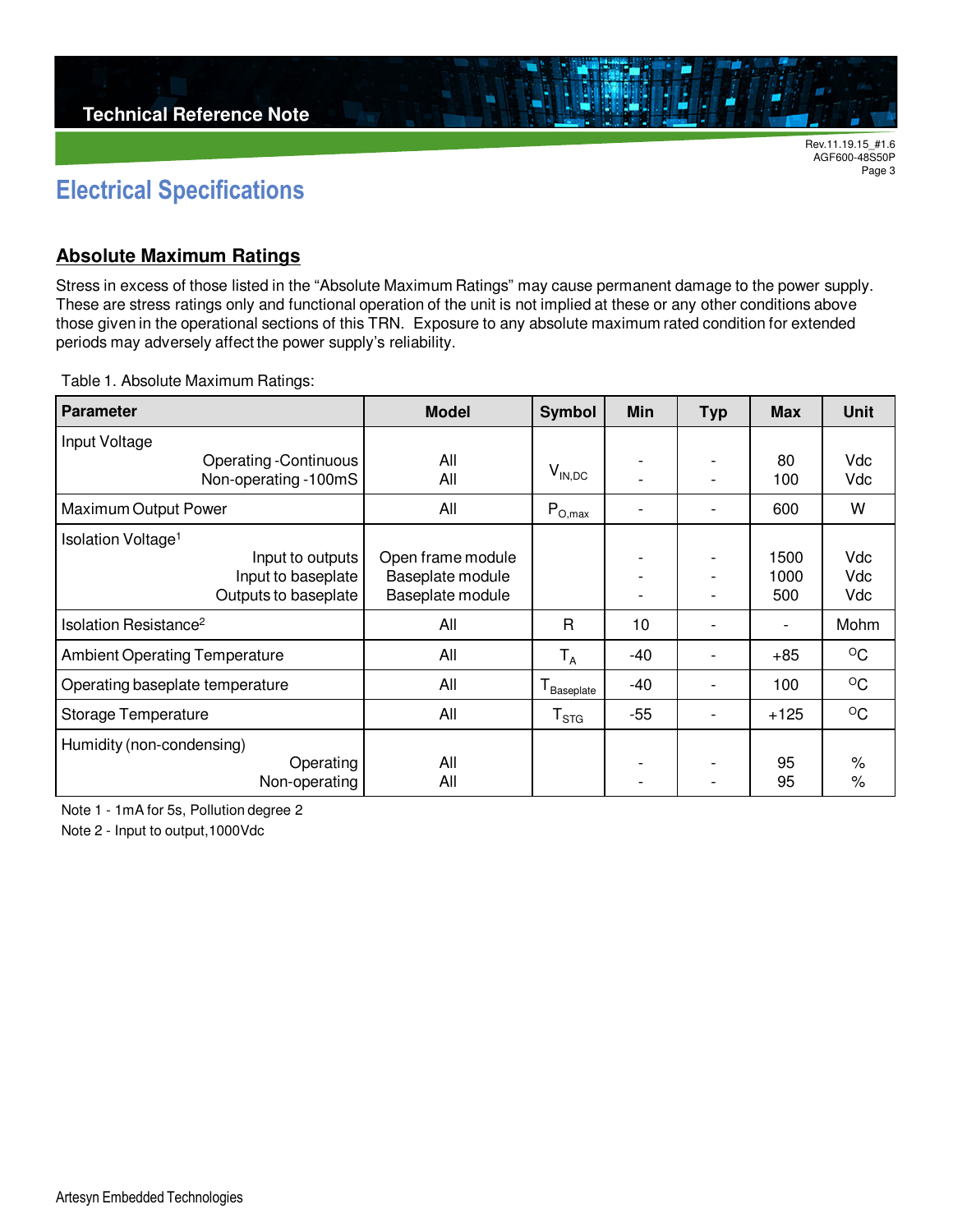## **Input Specifications**

Table 2. Input Specifications:

| <b>Parameter</b>                         | <b>Conditions</b>                                                                    | Symbol       | <b>Min</b> | <b>Typ</b>   | <b>Max</b> | <b>Unit</b>  |
|------------------------------------------|--------------------------------------------------------------------------------------|--------------|------------|--------------|------------|--------------|
| Operating Input Voltage, DC              | All                                                                                  | $V_{IN,DC}$  | 36         | 48           | 75         | Vdc          |
| Turn-on Voltage Threshold                | $I_{\text{O}} = I_{\text{O,max}}$                                                    | $V_{IN,ON}$  | 31         |              | 36         | Vdc          |
| Turn-off Voltage Threshold               | $I_{\text{O}} = I_{\text{O,max}}$                                                    | $V_{IN,OFF}$ | 30         |              | 35         | Vdc          |
| Lockout Voltage Hysteresis               | $I_{\text{O}} = I_{\text{O,max}}$                                                    |              | 1          |              | 3          | $\vee$       |
| Maximum Input Current<br>$(IO = IO,max)$ | $V_{\text{IN-DC}} = 36V_{\text{DC}}$                                                 | $I_{IN,max}$ |            |              | 20         | A            |
| No-load input current                    | $V_{IN,DC} = 48V_{DC}$                                                               |              |            | 0.2          | 0.3        | A            |
| Standby input current                    | <b>Remote OFF</b>                                                                    |              | -          | 0.02         | 0.1        | A            |
| Recommended Input Fuse                   | Fast blow external<br>fuse recommended                                               |              |            | 30           |            | A            |
| Recommended External Input Capacitance   | Low ESR capacitor<br>recommended                                                     | $C_{IN}$     | 470        |              |            | uF           |
| Input filter component values(C\L)       | Internal value                                                                       |              |            | 15\0.55      |            | uF\uH        |
| Input Reflected Ripple Current           | Through 12uH<br>inductor                                                             |              |            |              | 160        | mA           |
| <b>Operating Efficiency</b>              | $T_A = 25 \degree C$<br>$I_{\text{O}} = I_{\text{O,max}}$<br>$I_{O} = 50\%I_{O,max}$ | η            | 93.8       | 94.3<br>95.0 |            | $\%$<br>$\%$ |

ä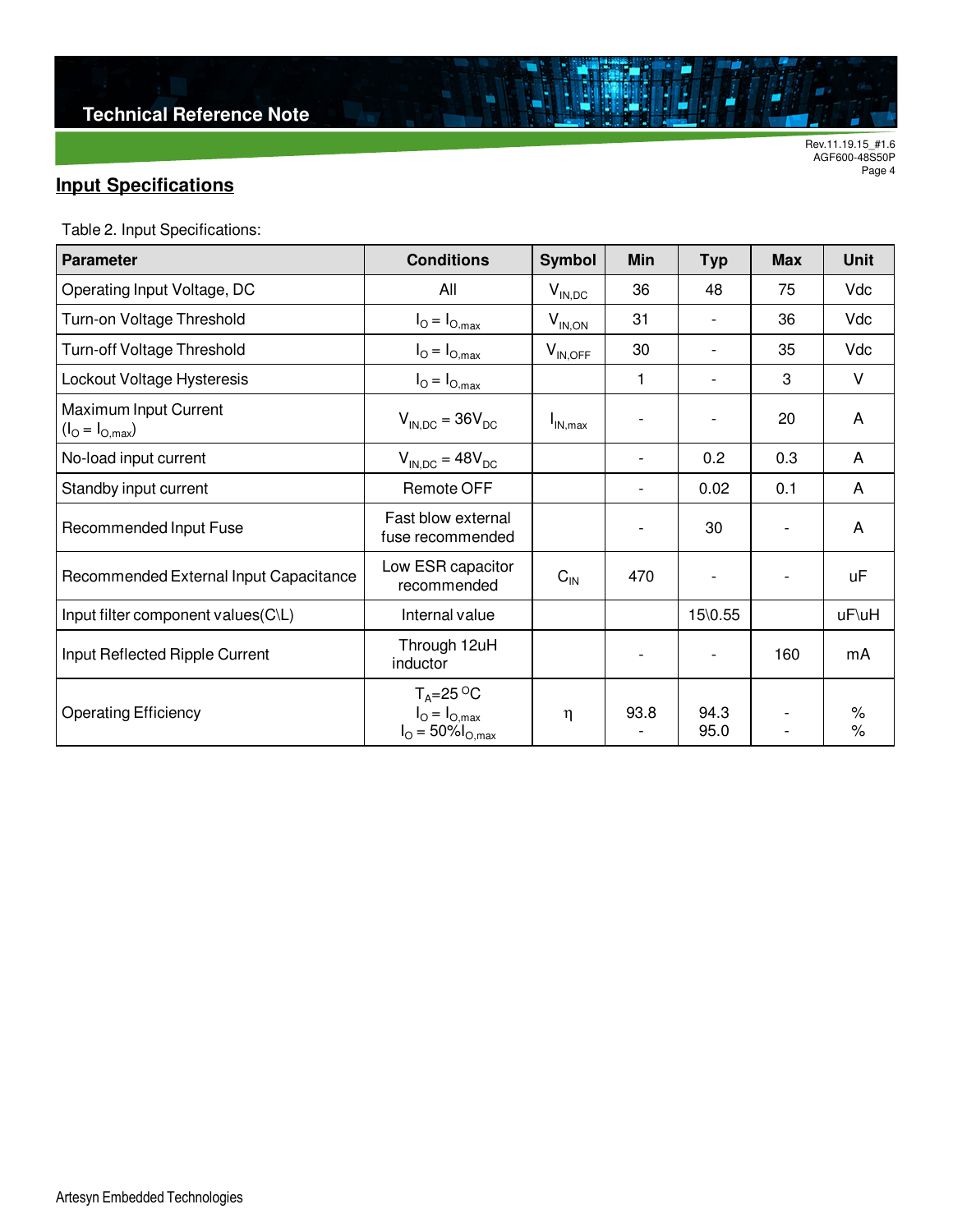## **Output Specifications**

|  | Table 3. Output Specifications: |  |
|--|---------------------------------|--|
|--|---------------------------------|--|

| <b>Parameter</b>                               |                                              | <b>Conditions</b>                                                                                                 | <b>Symbol</b>                  | Min                      | <b>Typ</b>               | <b>Max</b>  | <b>Unit</b>           |
|------------------------------------------------|----------------------------------------------|-------------------------------------------------------------------------------------------------------------------|--------------------------------|--------------------------|--------------------------|-------------|-----------------------|
| <b>Factory Set Voltage</b>                     |                                              | $V_{IN,DC} = 48V_{DC}$<br>$I_{\odot} = I_{\odot, max}$                                                            | $V_{\rm O}$                    | 49.5                     | 50                       | 50.5        | Vdc                   |
| Output Voltage Line Regulation                 |                                              | All                                                                                                               | $V_{\rm O}$                    |                          | 0.05<br>25               | 0.2<br>100  | $\%$<br>mV            |
| Output Voltage Load Regulation                 |                                              | All                                                                                                               | $V_{\rm O}$                    |                          | 0.2<br>100               | 0.3<br>150  | $\%$<br>mV            |
| Output Voltage Temperature Regulation          |                                              | All                                                                                                               | $\%V_{O}$                      | $\overline{\phantom{a}}$ | $\overline{\phantom{a}}$ | 0.02        | $\%$ / <sup>O</sup> C |
| Output Voltage Trim Range                      |                                              | All                                                                                                               | $V_{\rm O}$                    | 25                       | $\overline{\phantom{a}}$ | 57          | V                     |
| Output Voltage Remote Sense Range              |                                              | All                                                                                                               |                                | $\overline{\phantom{0}}$ | $\overline{\phantom{a}}$ | 0.3         | $\vee$                |
| <b>Total Output Voltage Range</b>              |                                              | Over sample, line,<br>load, temperature &<br>life                                                                 | $V_{\rm O}$                    | 48.5                     | 50                       | 51.5        | V                     |
| Output Ripple, pk-pk                           |                                              | Measure with a 1uF<br>ceramic capacitor in<br>parallel with a 10uF<br>tantalum capacitor, 0<br>to 20MHz bandwidth | $V_{\rm O}$                    |                          | 300                      | 480         | $mV_{PK\text{-PK}}$   |
| <b>Operating Output Current Range</b>          |                                              | All                                                                                                               | $I_{\odot}$                    | 0                        | $\overline{\phantom{a}}$ | 12          | A                     |
| Output DC Current-limit Inception <sup>1</sup> |                                              | All                                                                                                               | $I_{\rm O}$                    | 13.2                     | $\overline{\phantom{a}}$ | 18          | A                     |
| $VO$ Load Capacitance <sup>2</sup>             |                                              | All                                                                                                               | $C_{\rm O}$                    | 470                      | 1000                     | 3000        | uF                    |
| $V_{O}$ Dynamic Response                       |                                              | 25% load change<br>$25\% \sim 50\% \sim 25\%$<br>slew rate = $0.1$ A/us                                           | $\pm V_{\rm O}$<br>$T_{\rm s}$ |                          | 700<br>60                | 1500<br>700 | mV<br>uSec            |
|                                                | Peak Deviation<br>Settling Time <sup>3</sup> | 25% load change<br>$50\% \sim 75\% \sim 50\%$<br>slew rate = $0.1$ A/us                                           | $\pm V_{\rm O}$<br>$T_{\rm s}$ |                          | 700<br>60                | 1500<br>700 | mV<br>uSec            |
| Rise time                                      |                                              | $I_{\odot} = I_{\text{max}}$                                                                                      | $T_{\text{rise}}$              | $\overline{\phantom{a}}$ | 300                      | 500         | mS                    |
| Turn-on Transient                              | Turn-on delay<br>time                        | $I_{\odot} = I_{\text{max}}$                                                                                      | $T_{turn-on}$                  | $\overline{\phantom{a}}$ | 200                      | 500         | mS                    |
| Output voltage<br>overshoot                    |                                              | $I_{\Omega} = 0$                                                                                                  | $%V_{O}$                       | $\overline{\phantom{a}}$ | $\overline{\phantom{a}}$ | 5           | $\%$                  |
| <b>Switching Frequency</b>                     |                                              | All                                                                                                               | $f_{SW}$                       | 260                      | 290                      | 320         | <b>KHz</b>            |
| Remote ON/OFF control                          |                                              | All                                                                                                               |                                | 1.5                      | $\overline{\phantom{a}}$ | 5           | mA                    |

ä

Note 1 - Foldback first, then Hiccup. See Figure 10.

Note 2 - High frequency and low ESR is recommended.

Note 3 - Recovery to within 1% Vo,nom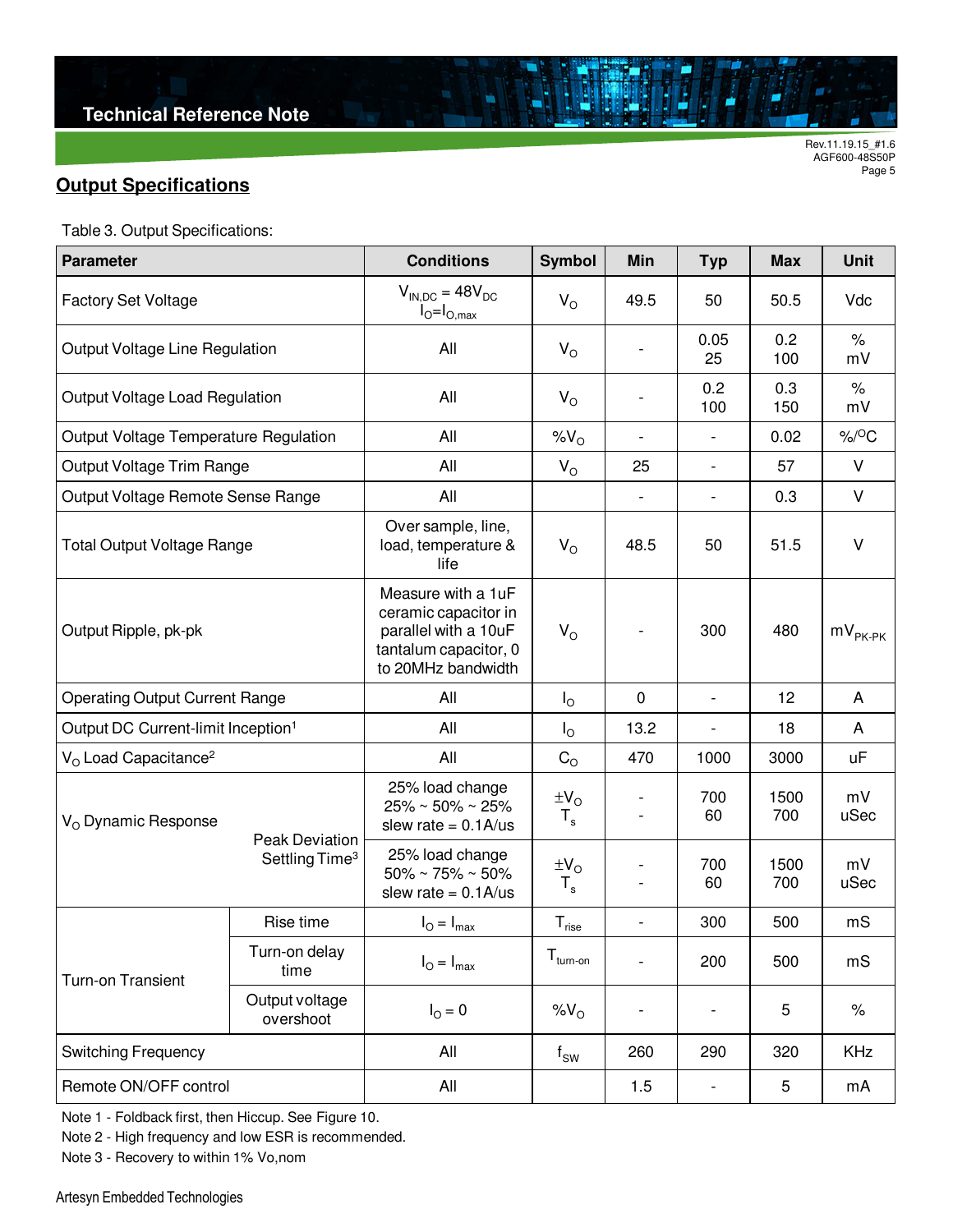### **Output Specifications**

Table 3. Output Specifications, con't:

| <b>Parameter</b>                                                  | Conditions <sup>1</sup>                                              | Symbol      | Min | <b>Typ</b> | <b>Max</b> | <b>Unit</b> |
|-------------------------------------------------------------------|----------------------------------------------------------------------|-------------|-----|------------|------------|-------------|
| Output Over-voltage Protection <sup>5</sup>                       | Over full temp range;<br>Vo,nom                                      | $V_{\rm O}$ | 60  |            | 65         |             |
| Output Over-temperature Protection <sup>6</sup><br>With baseplate | All                                                                  |             | 105 | 110        | 125        | °C          |
| Over-temperature hysteresis                                       | All                                                                  |             | 5   |            |            | $\circ$ C   |
| <b>MTBF</b>                                                       | Telcordia SR-332-<br>2006; 80% load,<br>300LFM, 40 °C T <sub>A</sub> |             |     | 1.5        |            | $106$ h     |

ä

Note 4 – Hiccup: auto-restart when over-voltage condition is removed.

Note 5 - Auto recovery.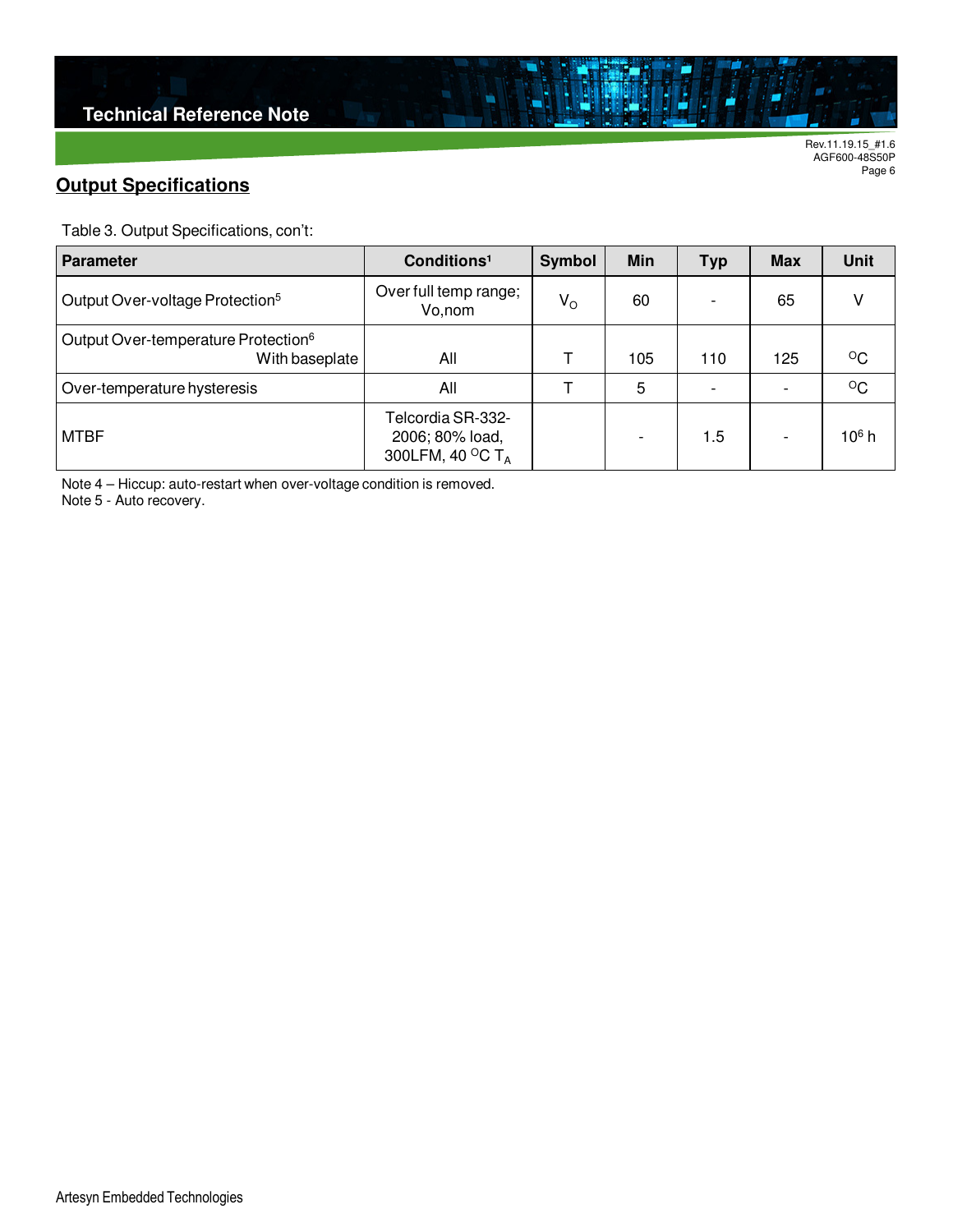#### **AGF600-48S50P Performance Curves**









å

 $\blacksquare$ 



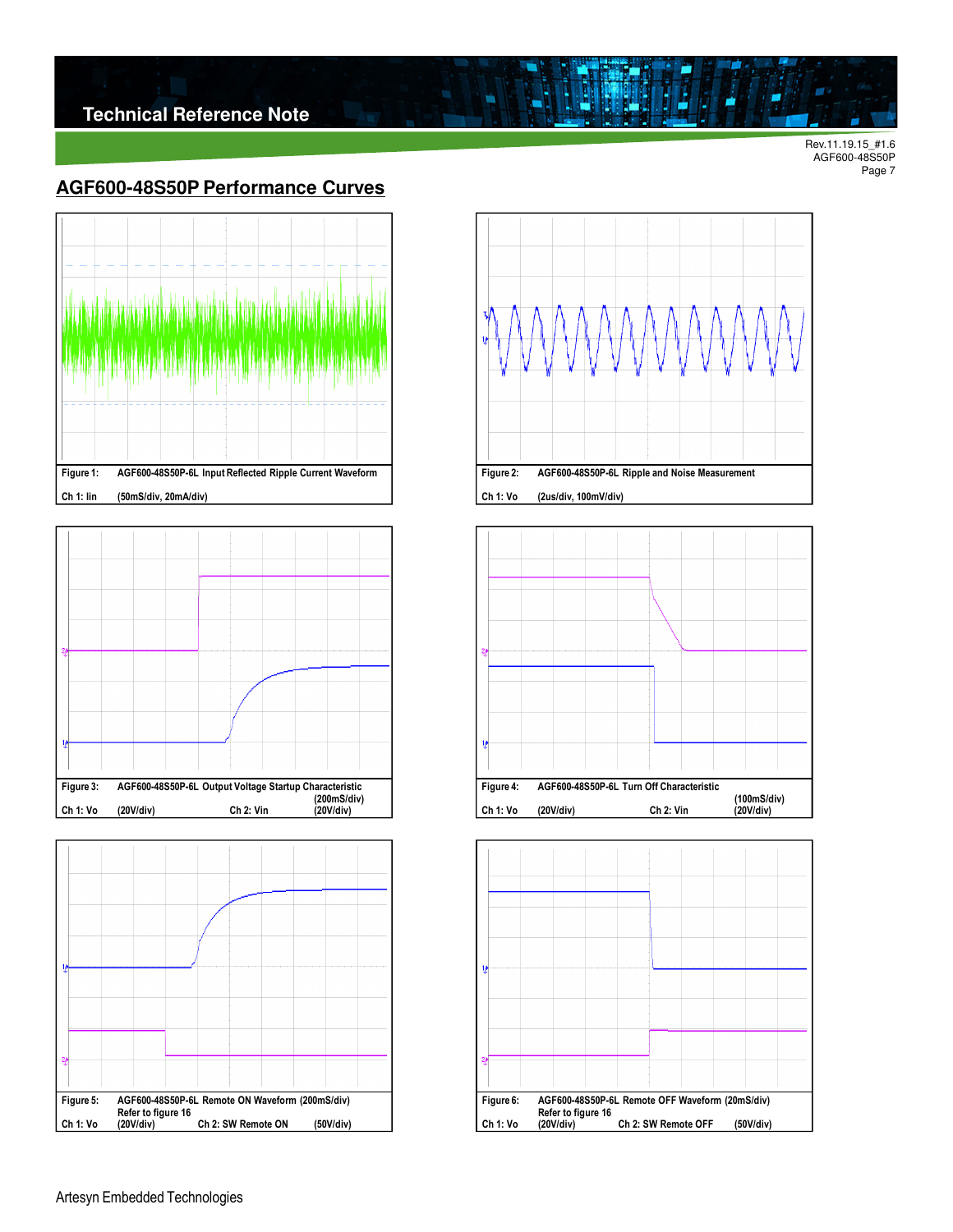**Technical Reference Note**

Rev.11.19.15\_#1.6 AGF600-48S50P Page 8

 $\mathsf{I} \circ$ 

**16A** 

15A

#### **AGF600-48S50P Performance Curves**





 $\blacksquare$ 

Figure 10: Over-current protection characteristics<sup>1</sup>

12A

43V

0V

0A

Note 1: It's only a sketch map of OCP action. Little alterations of the current value vs. voltage value are allowed.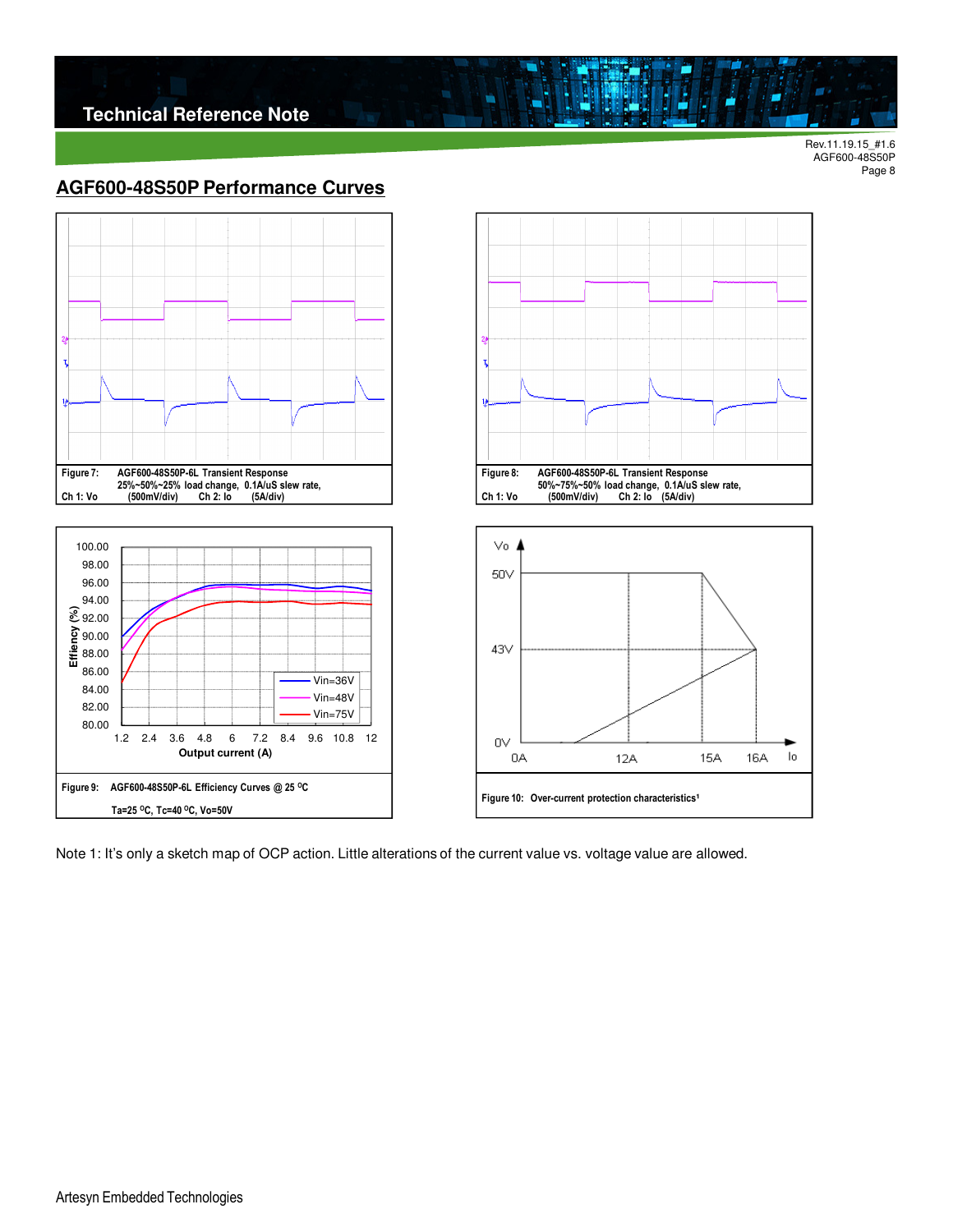# **Mechanical Specifications**

#### **Mechanical Outlines**

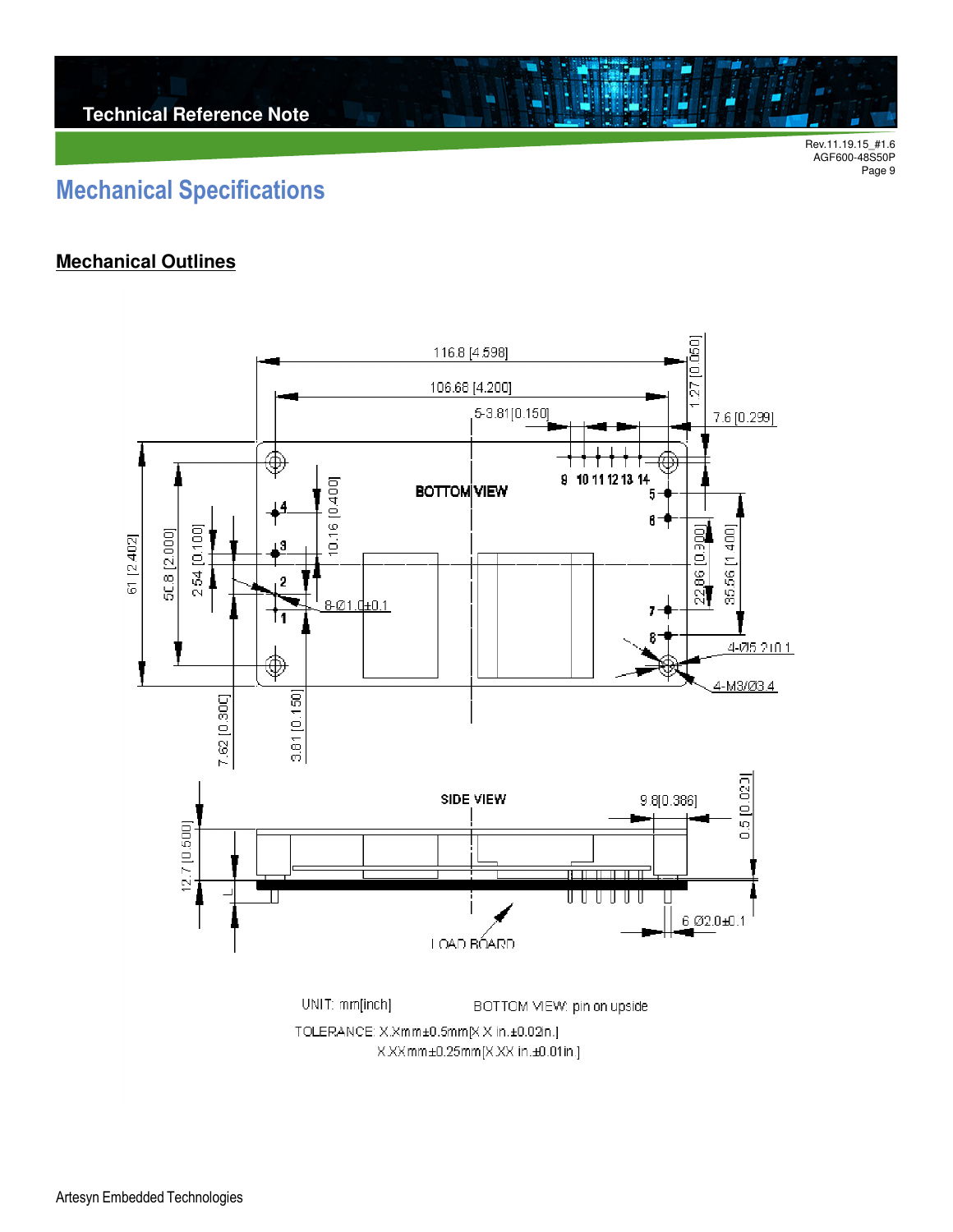**Technical Reference Note**

Rev.11.19.15\_#1.6 AGF600-48S50P Page 10

## **Pin length option**

| Device code suffix |                       |
|--------------------|-----------------------|
| -4                 | $4.8$ mm $\pm$ 0.5 mm |
| -6                 | $3.8$ mm $\pm$ 0.5 mm |
| -8                 | $2.8$ mm $\pm$ 0.5 mm |
| None               | 5.8mm $\pm$ 0.5 mm    |

ä

## **Pin Designations**

| Pin NO.        | <b>Name</b><br><b>Function</b> |                         |
|----------------|--------------------------------|-------------------------|
|                | $+On/Off$                      | Remote control          |
| $\overline{2}$ | -On/Off                        | Remote control return   |
| 3              | $V_{in}+$                      | Positive input voltage  |
| 4              | $V_{in}$ -                     | Negative input voltage  |
| 5, 6           | $V_{o}$ -                      | Negative output voltage |
| 7, 8           | $V_0 +$                        | Positive output voltage |
| 9              | <b>AUX</b>                     | Auxiliary voltage       |
| 10             | IOG                            | Inverter operation good |
| 11             | <b>NC</b>                      | Not Connected           |
| 12             | Trim                           | Trim terminal           |
| 13             | $+S$                           | Positive Remote sensing |
| 14             | -S                             | Negative Remote sensing |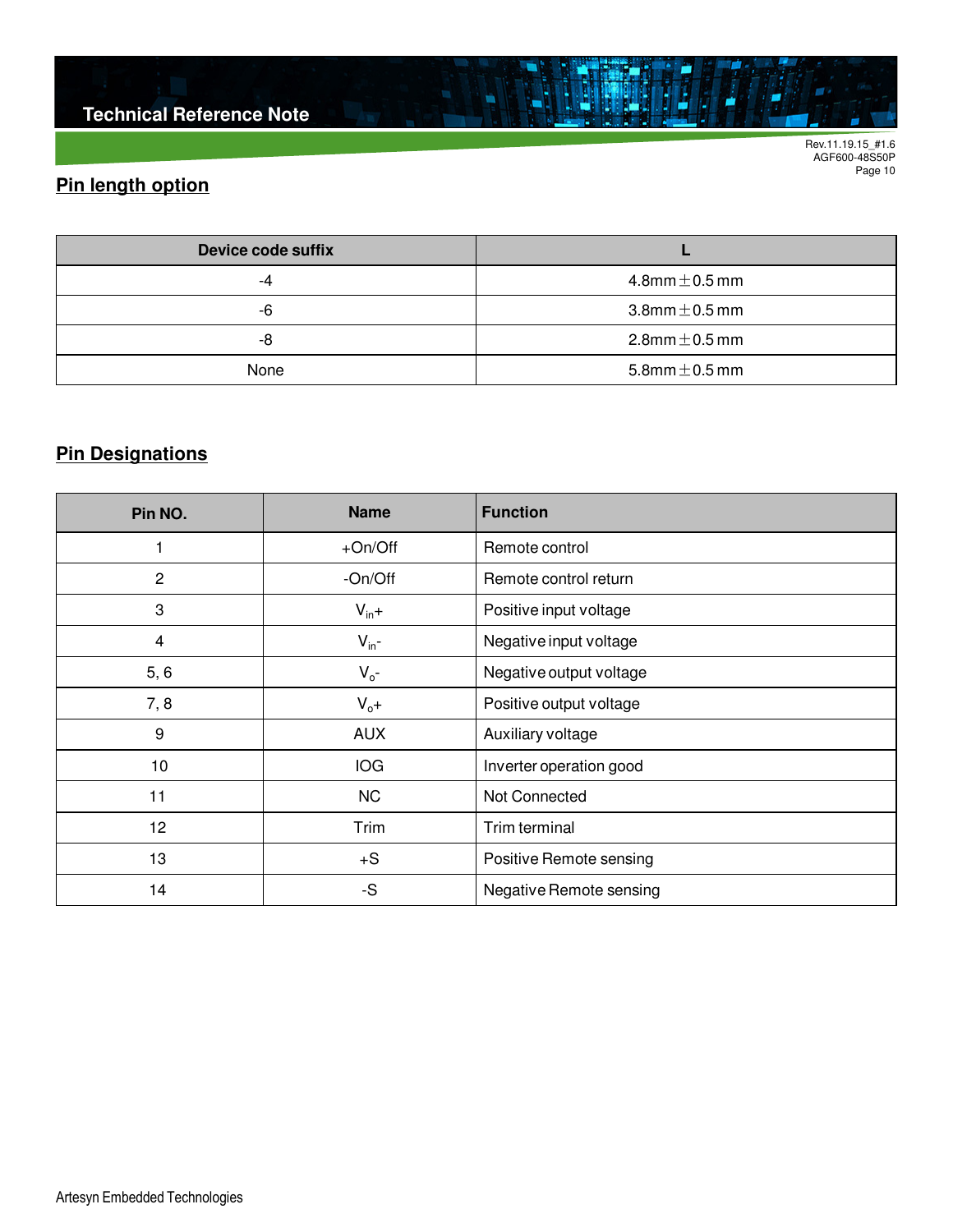# **Environmental Specifications**

#### **EMC Immunity**

AGF600-48S50PP-6L power supply is designed to meet the following EMC immunity specifications:

Table 4. Environmental Specifications:

| <b>Document</b>         | <b>Description</b>                       |
|-------------------------|------------------------------------------|
| EN55022, Class B Limits | <b>Conducted and Radiated EMI Limits</b> |

### **EMC Fliter Configuration**





- $C_{X1}$ ,  $C_{X2}$ ,  $C_{X3}$ ,  $C_{X4}$ ,  $C_{X5}$ : 1000nF/100V/X7R capacitor
- $C_{y1}$ ,  $C_{y2}$ ,  $C_{y3}$ ,  $C_{y4}$ : 0.1uF/1000V/X7R, Y capacitor
- L1, L2: 473µH, common mode inductor
- C6: 100nF/100V/X7R capacitor
- C1, C4: See Figure 15
- U1: 20A input EMC filter module
- U2: Converter under test, AGF600-48S50P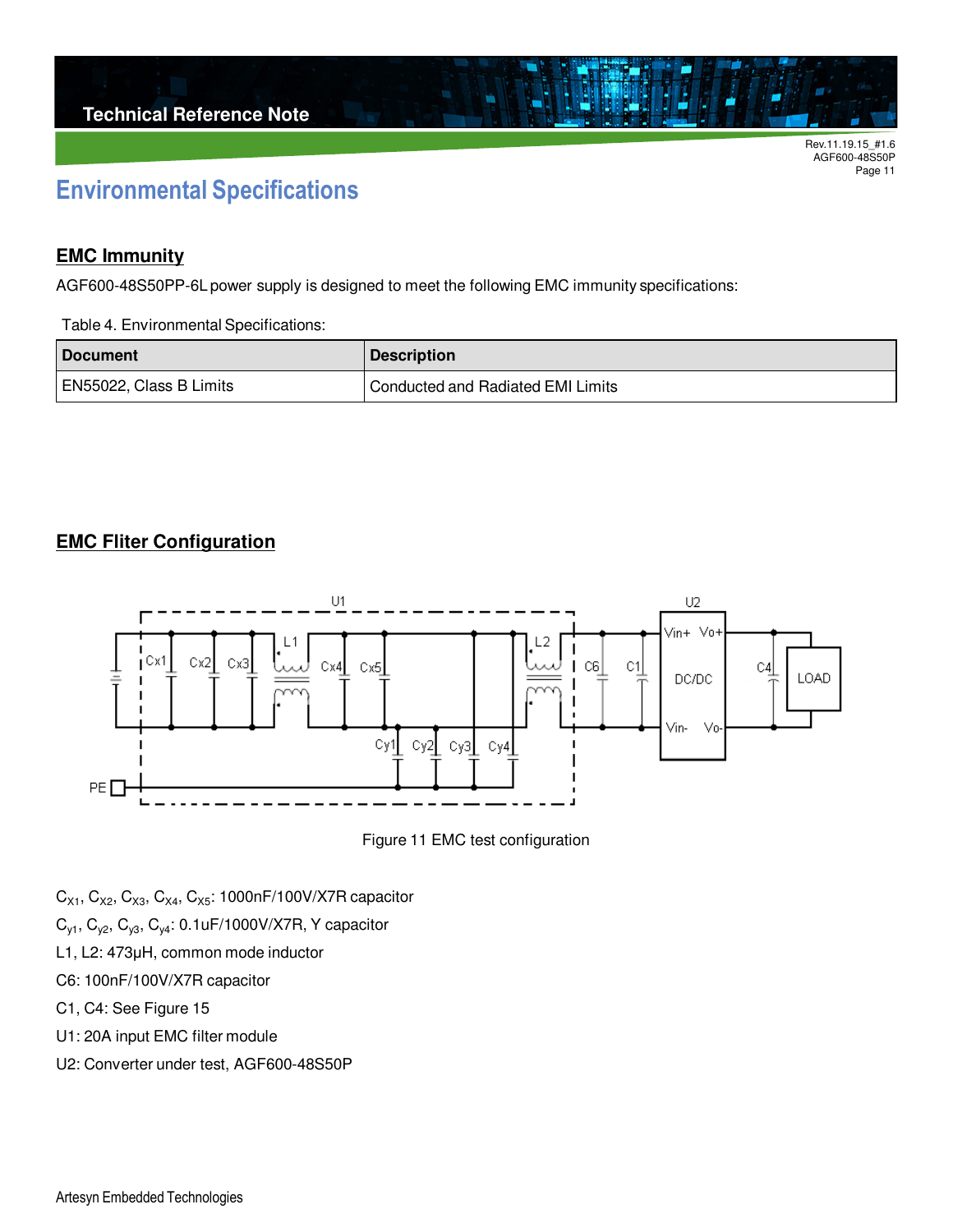

AGF600-48S50P Page 12

#### **Safety Certifications**

The AGF600-48S50P-6L power supply is intended for inclusion in other equipment and the installer must ensure that it is in compliance with all the requirements of the end application. This product is only for inclusion by professional installers within other equipment and must not be operated as a stand alone product.

Table 5. Safety Certifications for AGF600-48S50P-6L power supply system

| <b>Document</b> | File# | <b>Description</b>                |
|-----------------|-------|-----------------------------------|
| <b>UL 60950</b> |       | <b>US Requirements</b>            |
| EN60950         |       | European Requirements             |
| IEC60950        |       | <b>International Requirements</b> |
| GB4943          |       | China                             |
| <b>CE</b>       |       | <b>CE Marking</b>                 |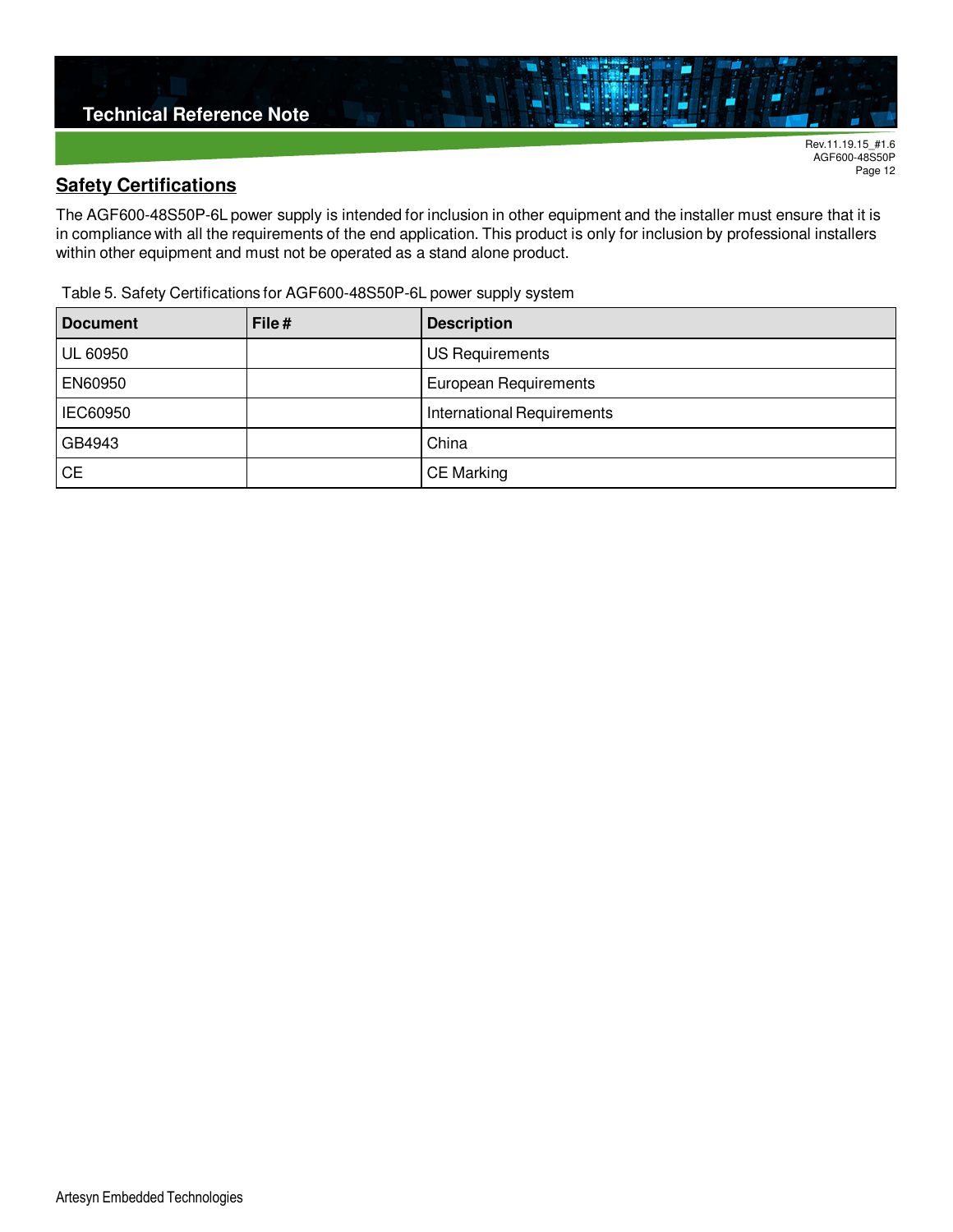

#### **Operating Temperature**

The AGF600-48S50P-6L power supplies will start and operate within stated specifications at an ambient temperature from -40  $\rm{^{\circ}C}$  to 85  $\rm{^{\circ}C}$  under all load conditions. The storage temperature is -55  $\rm{^{\circ}C}$  to 125  $\rm{^{\circ}C}$ .

Page 13

#### **Thermal Considerations**

The converter can operate in an enclosed environment without forced air convection. Cooling of the converter is achieved mainly by conduction from the baseplate to a heatsink. The converter can deliver full output power at 85  $\degree$ C ambient temperature provided the baseplate temperature is kept below the max values 100 <sup>o</sup>C.



Figure 12 Temperature test point on baseplate

#### Table 6. Temperature limit of the test point

| <b>Test Point</b>       | <b>Temperature Limit</b> |
|-------------------------|--------------------------|
| Test point on baseplate | $100^{\circ}$ C          |



Figure 13 Output power derating curve(Vo=50V), Tc: temperature test point on baseplate, see Figure 12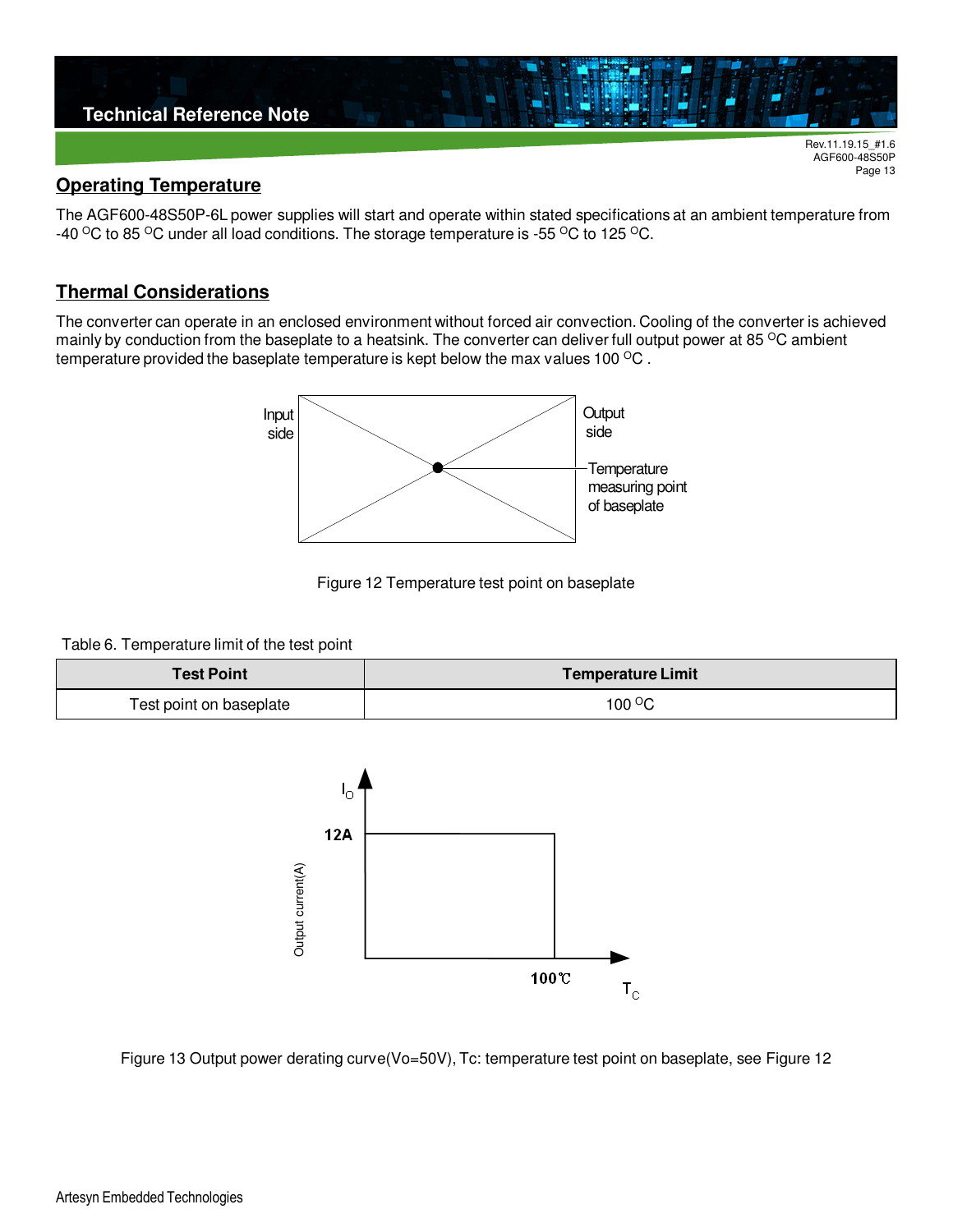

Figure 14 Thermal image, 48 $\mathsf{V}_{\mathsf{in}},$  50 $\mathsf{V}_{\mathsf{o}},$  full load, room temperature

.

.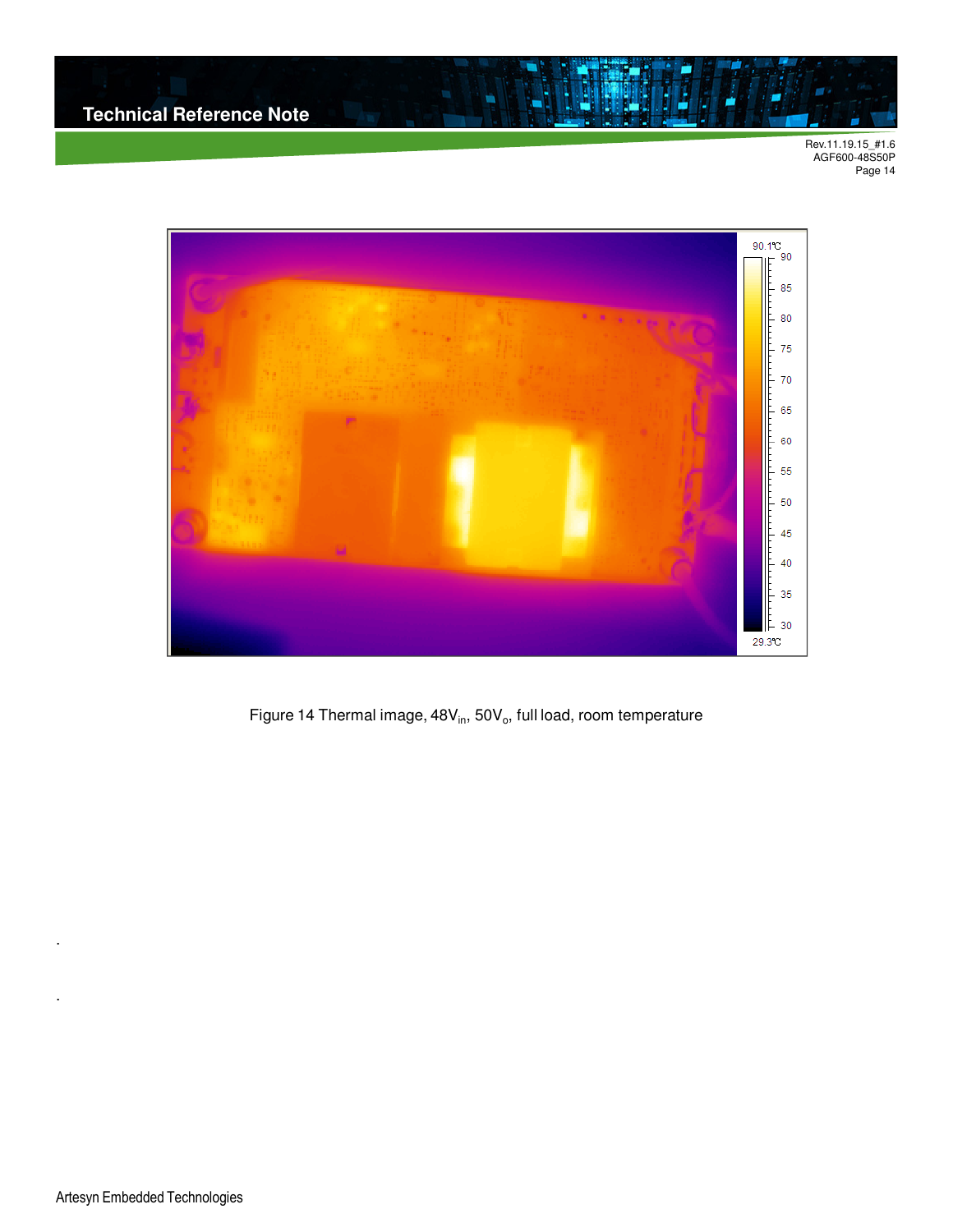## **Qualification Testing**

| <b>Parameter</b>       | Unit (pcs) | <b>Test condition</b>                                                                                                                                     |  |
|------------------------|------------|-----------------------------------------------------------------------------------------------------------------------------------------------------------|--|
| Halt test              | $4 - 5$    | $T_{\text{a,min}}$ -20 °C to $T_{\text{a,max}}$ +15 °C, 5 °C step, $V_{\text{in}}$ = min to max, 0 ~ 100% load                                            |  |
| Vibration              | 3          | Frequency range: $5Hz \sim 20Hz$ , $20Hz \sim 200Hz$ , A.S.D: 1.0m <sup>2</sup> /s <sup>3</sup> , -3db/oct, axes<br>of vibration: X/Y/Z. Time: 30min/axes |  |
| Mechanical Shock       | 3          | 30g, 6ms, 3axes, 6directions, 3time/direction                                                                                                             |  |
| <b>Thermal Shock</b>   | 3          | -55 °C to 125 °C, unit temperature 20 cycles                                                                                                              |  |
| <b>Thermal Cycling</b> | 3          | -40 °C to 85 °C, temperature change rate: 1°C/min, cycles: 2cycles                                                                                        |  |
| Humidity               | 3          | 40 °C, 95%RH, 48h                                                                                                                                         |  |
| <b>Solder Ability</b>  | 15         | IPC J-STD-002C-2007                                                                                                                                       |  |

 $\blacksquare$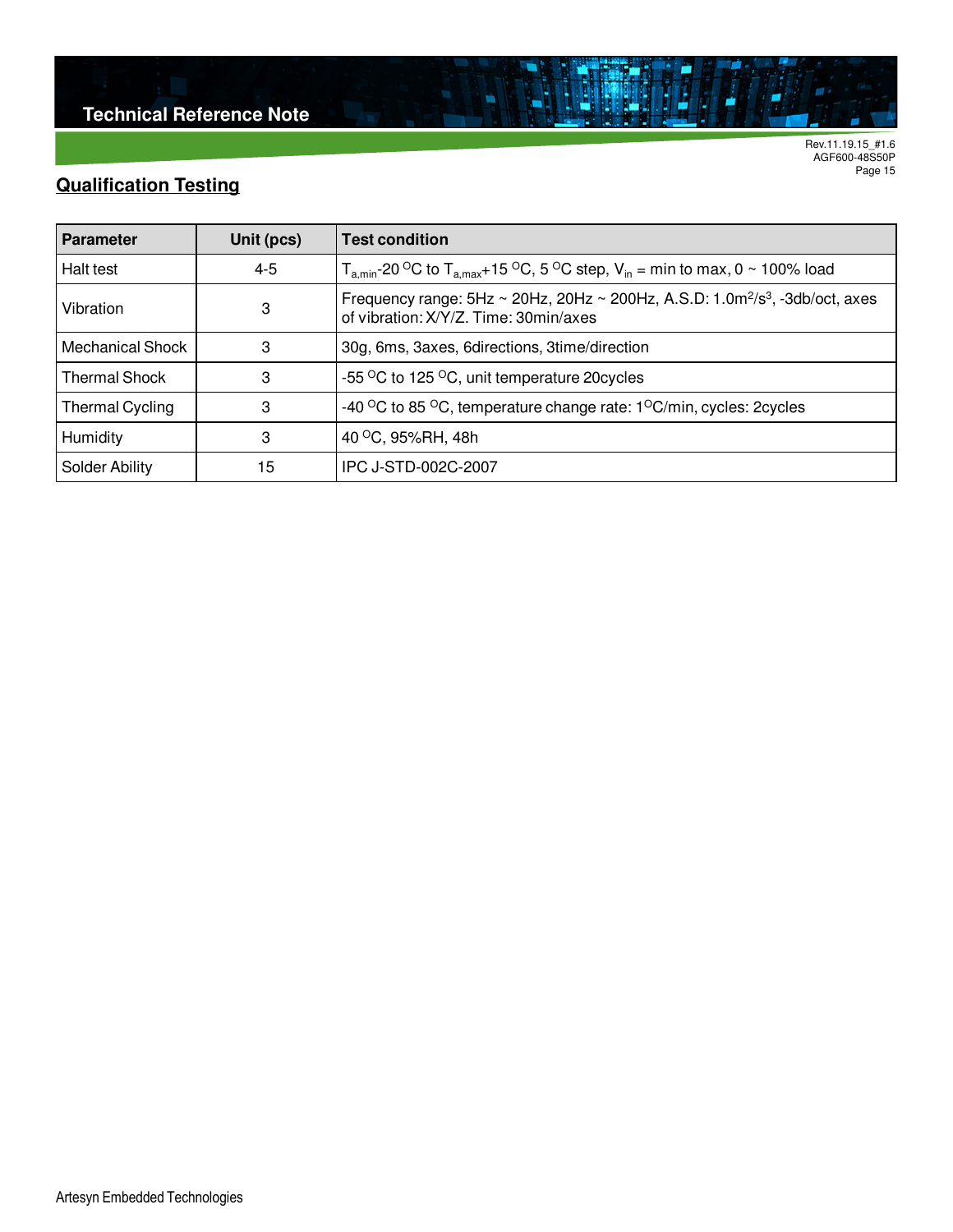# **Application Notes**

### **Typical Application**

Below is the typical application of the AGF600-48S50P-6L series power supply.





R1: 20kΩ (1/2W), current limiting resistor

C1: 470µF/100V electrolytic capacitor, P/N: UPW2A471MHD (Nichicon) or equivalent caps.

C2, C3: 1µF/100V X7R ceramic capacitor, P/N: C3225X7R2A105KT0L0U(TDK) or equivalent caps

C4: 1000µF/100V electrolytic capacitor, P/N: UPM1K102MHD (Nichicon) or equivalent caps

External fast-acting fuse with a rating of 30A should be used in the application. The recommended fuse model is 0324030 or 314030 from LITTELFUSE.

EMI filter: refer to figure 11.

#### **Sense Characteristics**

If the load is far from the unit, connect +S and -S to the terminal of the load respectively to compensate the voltage drop on the transmission line. See Figure 15. If the sense compensation function is not necessary, short +S to Vo+ and -S to Vorespectively.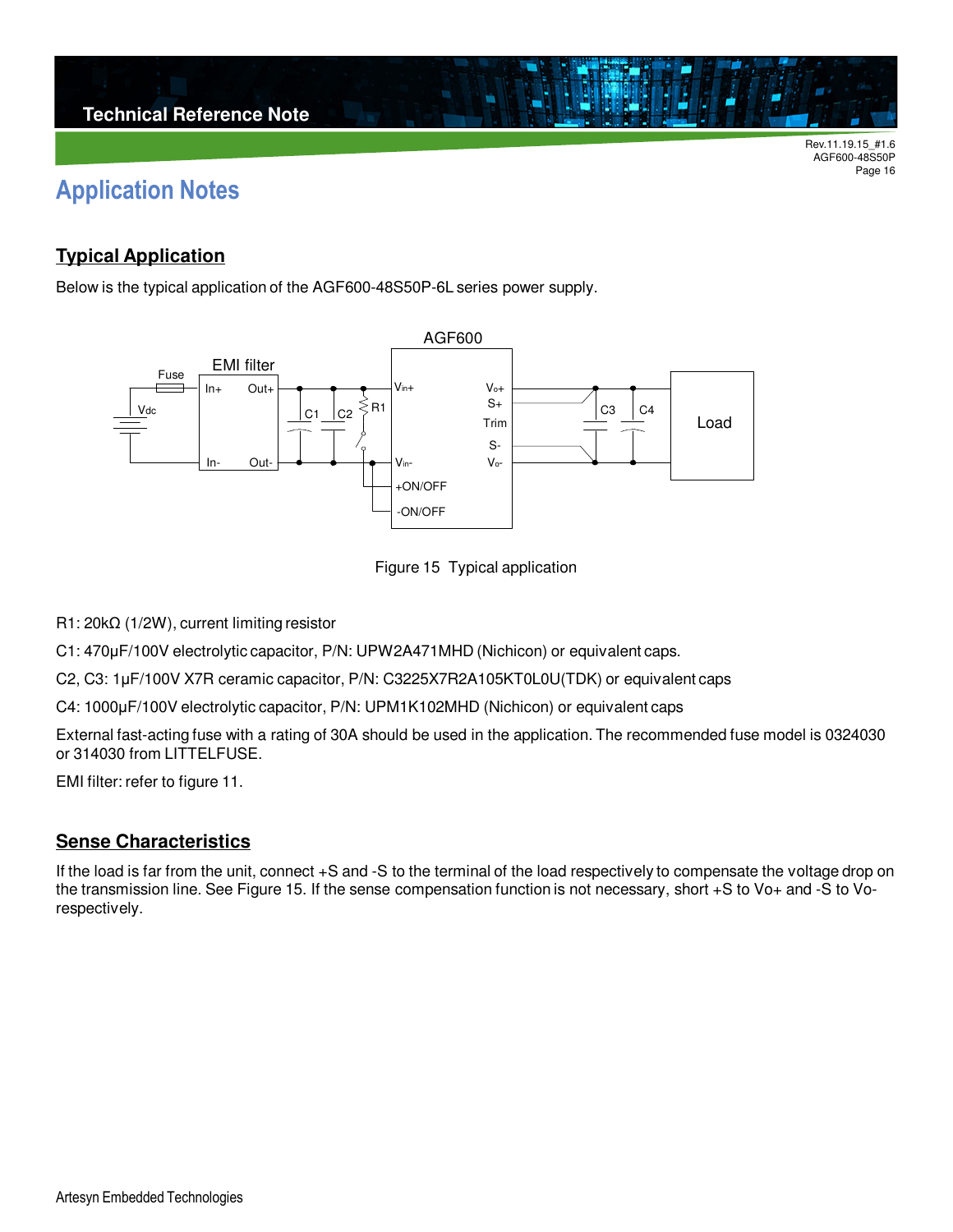

#### **Remote ON/OFF**

A remote ON/OFF control circuit is provided which is isolated from the input side, as well as, the output side. (Isolation withstand voltage: 1.5kVdc).

Connection of remote ON/OFF terminal is as follows. As shown in the figure below, output voltage turns remote ON when current is made to flow through remote ON/OFF terminal. Remote ON/OFF terminal can be controlled by opening or closing connections (with switch or relay).

Maximum source current for remote ON/OFF terminal is 5mA. Therefore, set current limiting resistor value such that this maximum source current value is not exceeded. Also, the allowable maximum reverse current flow is 5mA.

#### **Controlling the remote ON/OFF terminal from the input side**

Connect current limiting resistor R1 is shown in the following figure .



Figure 16 Connection of remote ON/OFF control (A)

R1: Recommended resistor value: 20kΩ (1/2W)

#### **Controlling the remote ON/OFF terminal from the output side**

Connect the current limiting resistor R1 is shown in the following figure .



Figure 17 Connection of remote ON/OFF control (B)

R1: Recommended resistor value: 2kΩ (1/2W)

Note:

1. When wiring becomes long, connect a capacitor of about 0.1µF value between the +remote ON/OFF terminal and – remote ON/OFF terminal at a nearest distance.

2. Current limiting resistor can also be connected to the –remote ON/OFF terminal side.

3. The remote ON/OFF control mode is shown in the following table.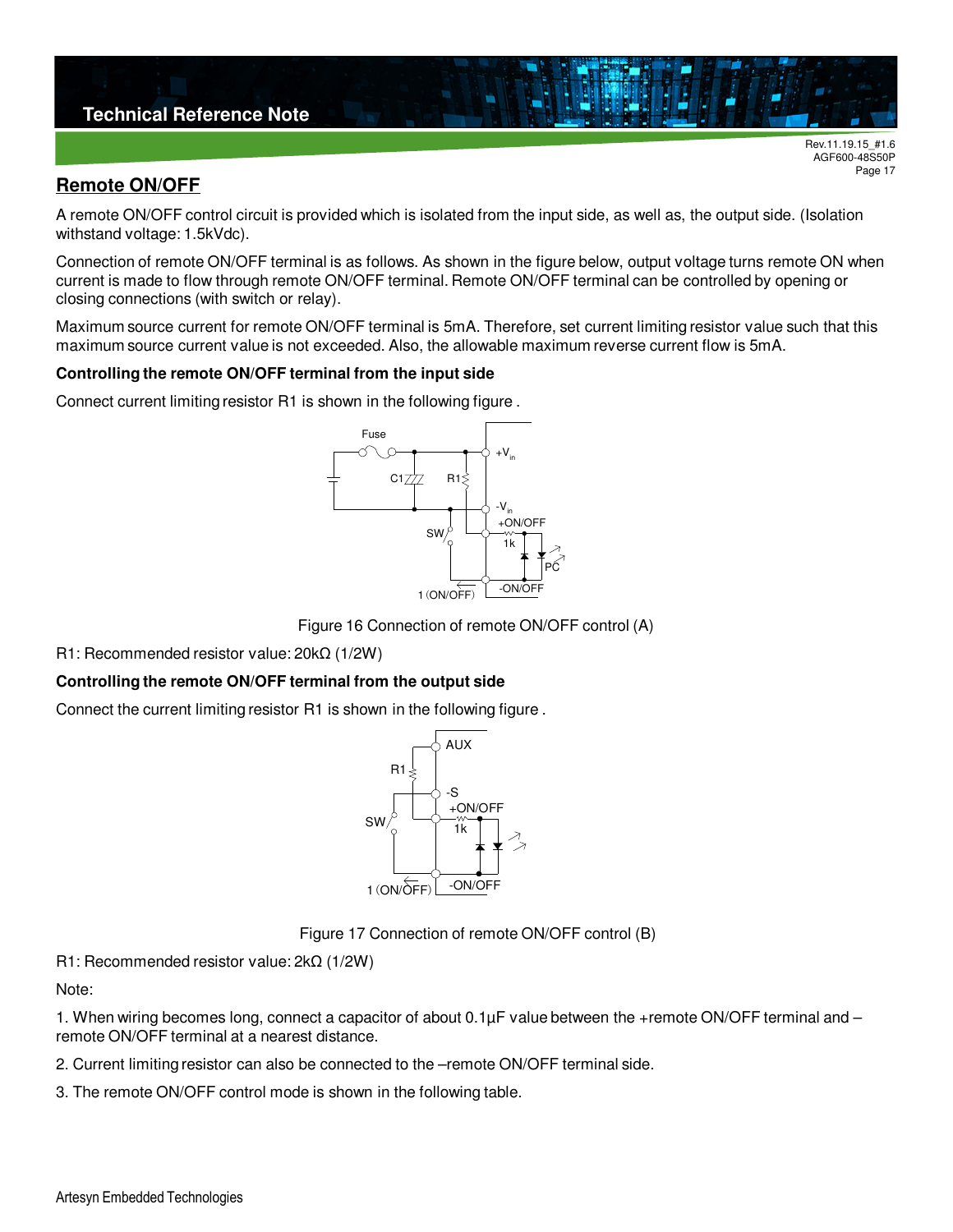

Note:

1. When wiring becomes long, connect a capacitor of about 0.1µF value between the +remote ON/OFF terminal and – remote ON/OFF terminal at a nearest distance.

2. Current limiting resistor can also be connected to the –remote ON/OFF terminal side.

3. The remote ON/OFF control mode is shown in the following table.

| Remote ON/OFF level                | Output status |
|------------------------------------|---------------|
| Open (<100uA)                      | Remote OFF    |
| $1.5mA \leq 1$ (ON/OFF) $\leq 5mA$ | Remote ON     |

Remark: If the voltage is directly applied between the +Remote ON/OFF and -Remote ON/OFF, the recommended value could be:

| Voltage between +Remote ON/OFF and -Remote ON/OFF | Output status |
|---------------------------------------------------|---------------|
| $-5.0V \leq (ON/OFF) \leq 0.4V$                   | Remote OFF    |
| 3.0V<=(ON/OFF)<5.3V                               | Remote ON     |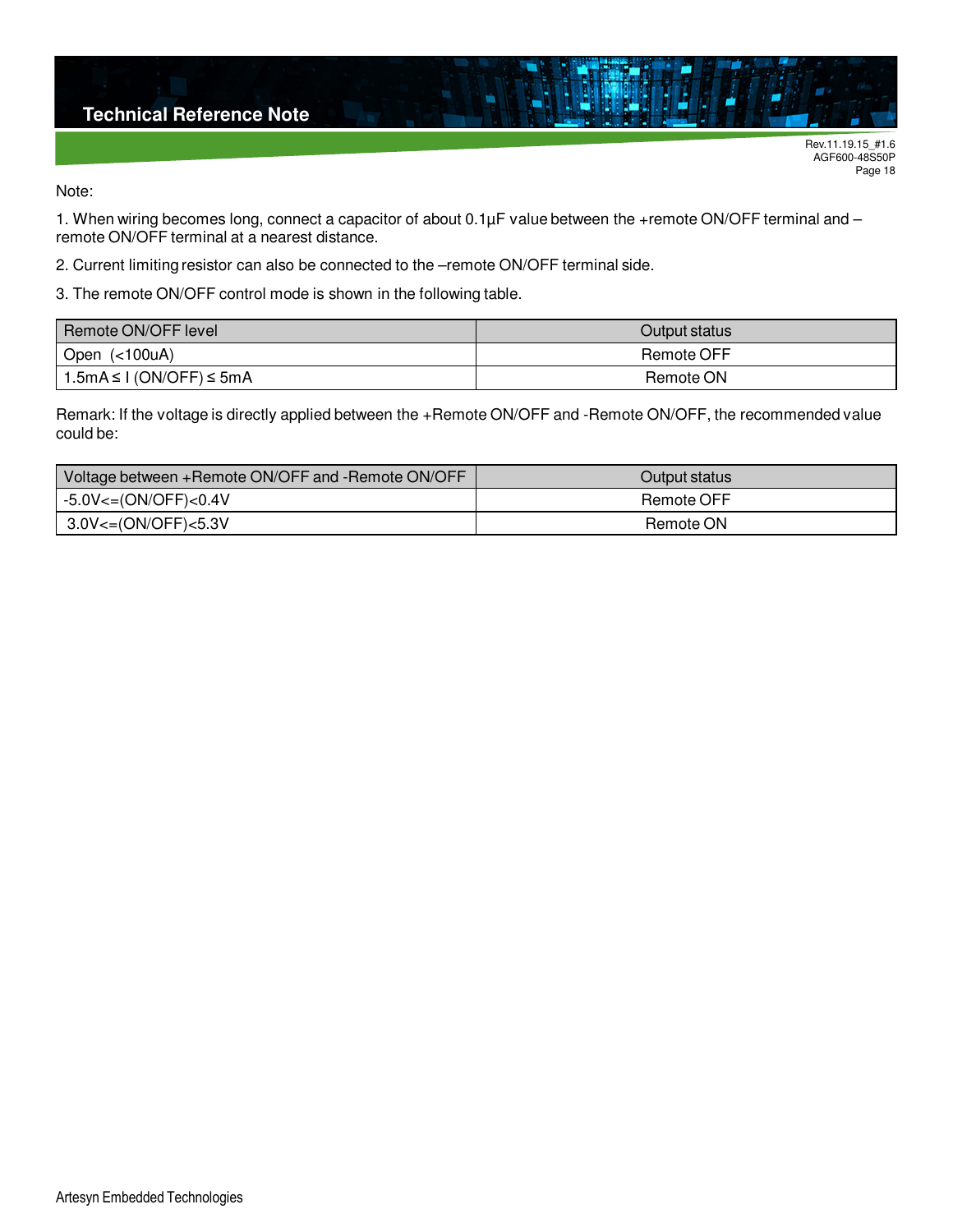

AGF600-48S50P Page 19

#### **Trim Characteristics**

The output voltage of the converter can be trimmed using the trim pin provided. Applying a resistor between the trim pin and –S will cause the output to decrease. Applying a resistor between the +Vo and +S will cause the output to increase. Trimming down more than 50% and trimming up more than 14% can cause the module to regulate improperly. If the trim pin is not needed, it should be left open.



$$
R_{\text{up}} = 50(\frac{Vo - Ve}{Ve})k\Omega
$$

$$
R_{\text{down}} = -5.97(\frac{Vo}{Vo - Ve})k\Omega
$$

 $\mathsf{V}_{\mathrm{e}}$  is the rated output voltage and  $\mathsf{V}_{\mathrm{o}}$  is the goal voltage.

For example, to get 57V output, the resistor is:

$$
R_{\rm up} = 50(\frac{57 - 50}{50})k\Omega = 7k\Omega
$$

For another example, to get 25V output, the resistor is:

$$
R_{\text{down}} = -5.97 \left(\frac{25}{25 - 50}\right) k\Omega = 5.97 k\Omega
$$

The output voltage can also be trimmed by potential applied at the Trim pin. An external resistor is needed between Trim pin and Vtrim.



Figure 19 Trim-up-able voltage vs. input voltage

$$
V_{trim} = 1 + k\Delta\%
$$
  
\n
$$
k = (R_{trim} + 5.97) / 5.97
$$
  
\n
$$
\Delta\% = (V_o - V_e) / V_e \times 100\%
$$

Artesyn Embedded Technologies

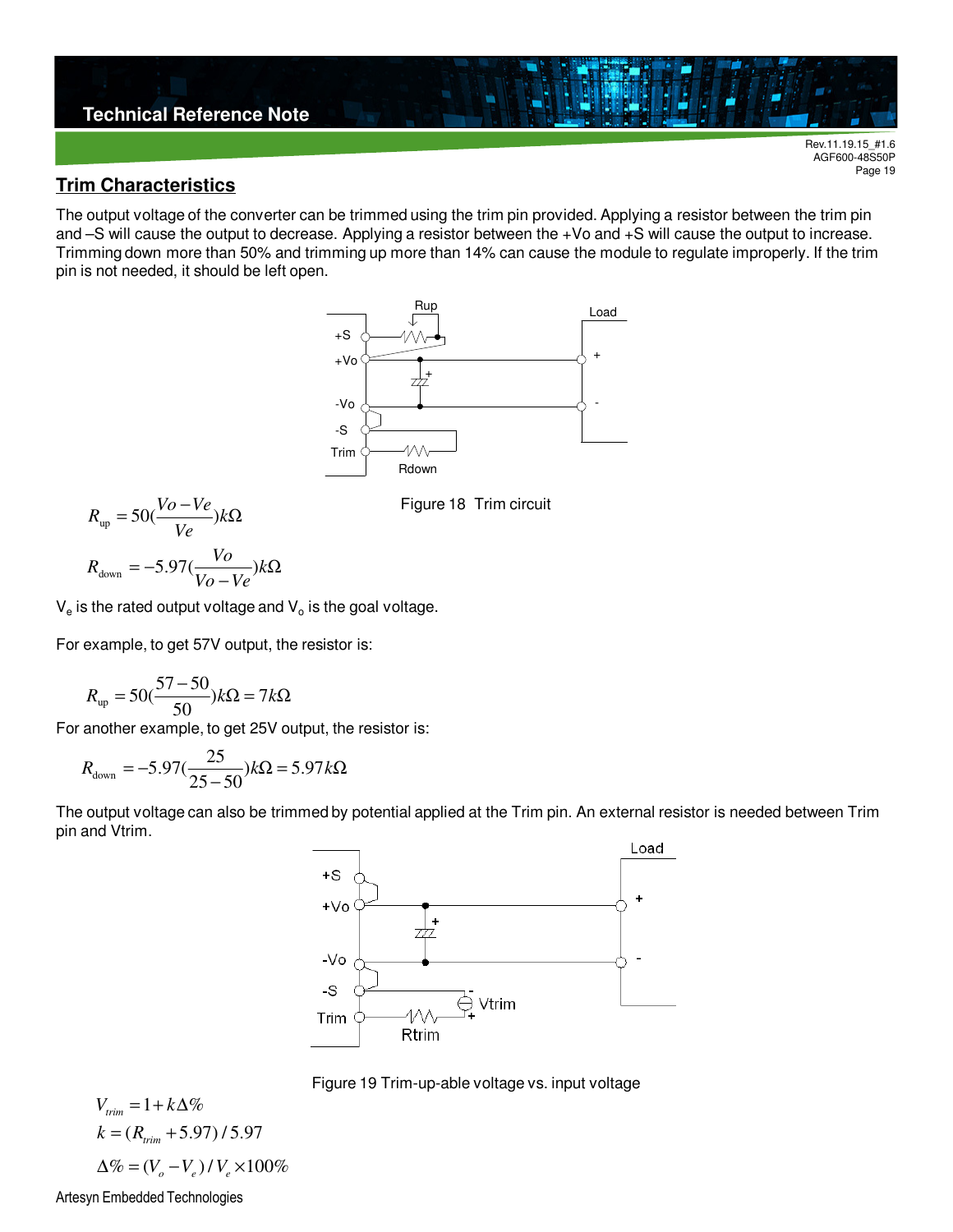

Rev.11.19.15\_#1.6 AGF600-48S50P Page<sub>20</sub>

Where Vtrim is the potential applied at the Trim pin, and Vo is the desired output voltage, and Ve is 50V, have a range of -50%~114%. The unit for Rtrim is Kohm .

#### When Rtrim=5.97K ohm

The corresponding relationship between  $\bm{\mathsf{V}}_{\text{trim}}$  and  $\bm{\mathsf{V}}_{\text{o}}$  is shown in Figure 20.



Figure 20 V<sub>trim</sub> voltage vs. output voltage (R<sub>trim</sub>=5.97kΩ)

Considering the real resistor value,  $R_{\text{trim}} = 5.1k$  is recommend, the equation is shown as below.



Figure 21 V<sub>trim</sub> voltage vs. output voltage (R<sub>trim</sub>=5.1kΩ)

Take note that when output voltage is increased, input voltage should be limited is shown in the following figure.





Figure 22 Trim-up-able voltage vs. input voltage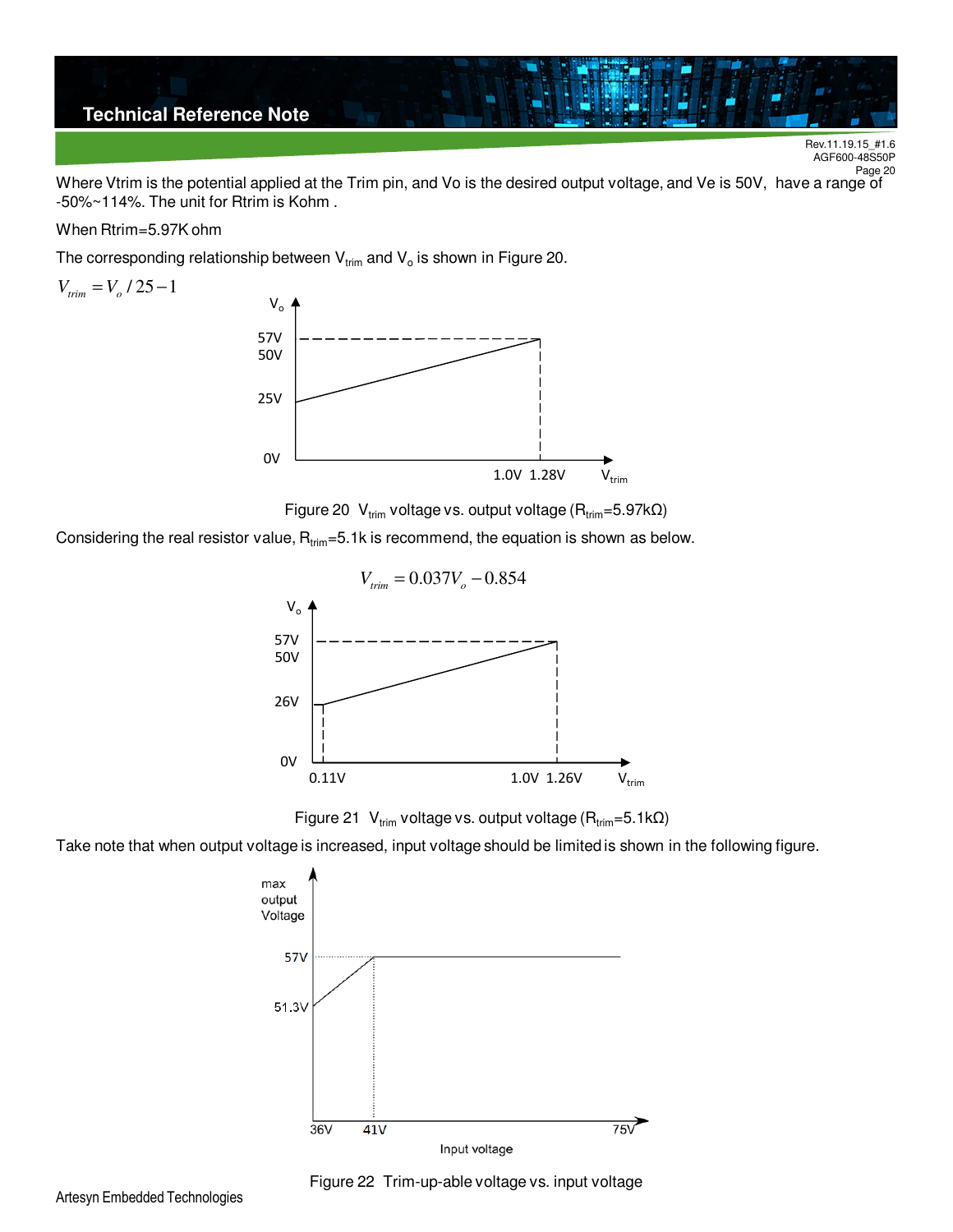#### **AUX**

AUX is built in to operate the output side RC. If AUX is not used for RC, AUX can also be used for IOG signal output by opto-coupler. Output voltage value is within 7~10Vdc range, maximum output current is 20mA. Ground for the AUX terminal is –S terminal. AUX can be used for IOG signal output by opto-coupler.

\*Note: Avoid short circuit of AUX terminal with other terminals as this would lead to power module damage.

#### **IOG**

IOG signal turns 'H' from 'L' within 1s when the output of the module is shut down. The specification of IOG is shown in the following table.

| Item                       | <b>IOG</b>           |
|----------------------------|----------------------|
| Function                   | Normal operation 'L' |
|                            | Malfunction 'H'      |
| Base pin                   | -Sense               |
| Level voltage 'L'          | 0.5V max at 5mA      |
| Level voltage 'H'          | 5V typ               |
| Maximum sink current       | 5mA max              |
| Maximum applicable voltage | 35V max              |

There are two methods to use the IOG. The level from IOG can be used directly to monitor the operation of the module, as shown in Figure 23(A). An external power supply, which is no more than 35V, can also be used for IOG, and a current limitting resistor (R1) must be added to ensure the sink current less than 5mA, as shown in Figure 23(B).



Figure 23 The application of IOG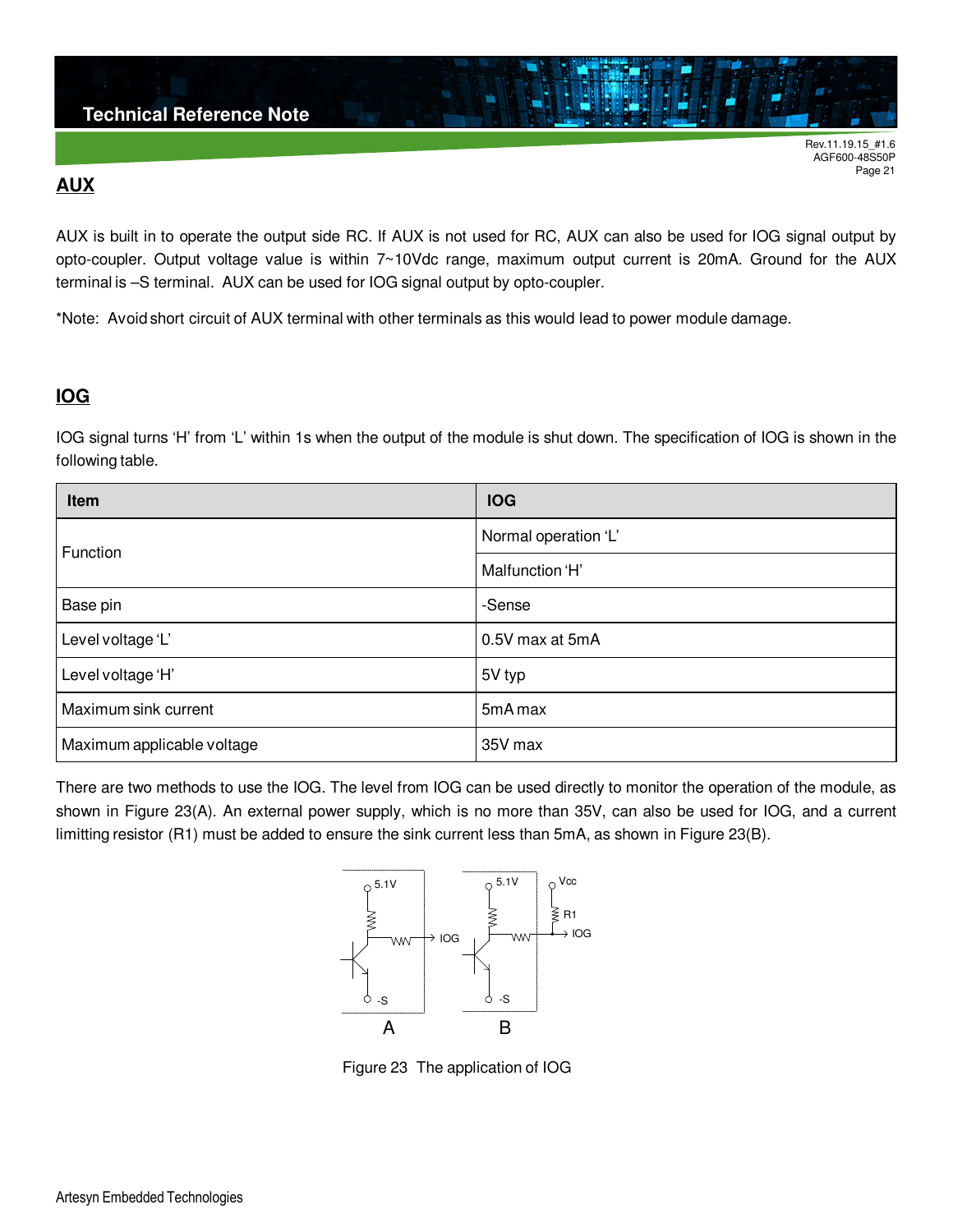

## **Input Ripple & Output Ripple & Noise Test Configuration**



Figure 24 Input ripple & output ripple & noise test configuration

Vdc: DC power supply

L1: 12uH

Cin: 220uF/100V typical

C1 ~ C4: See Figure 15

Note - Using a coaxial cable with series 50ohm resistor and 0.68uF ceramic capacitor or a ground ring of probe to test output ripple & noise is recommended.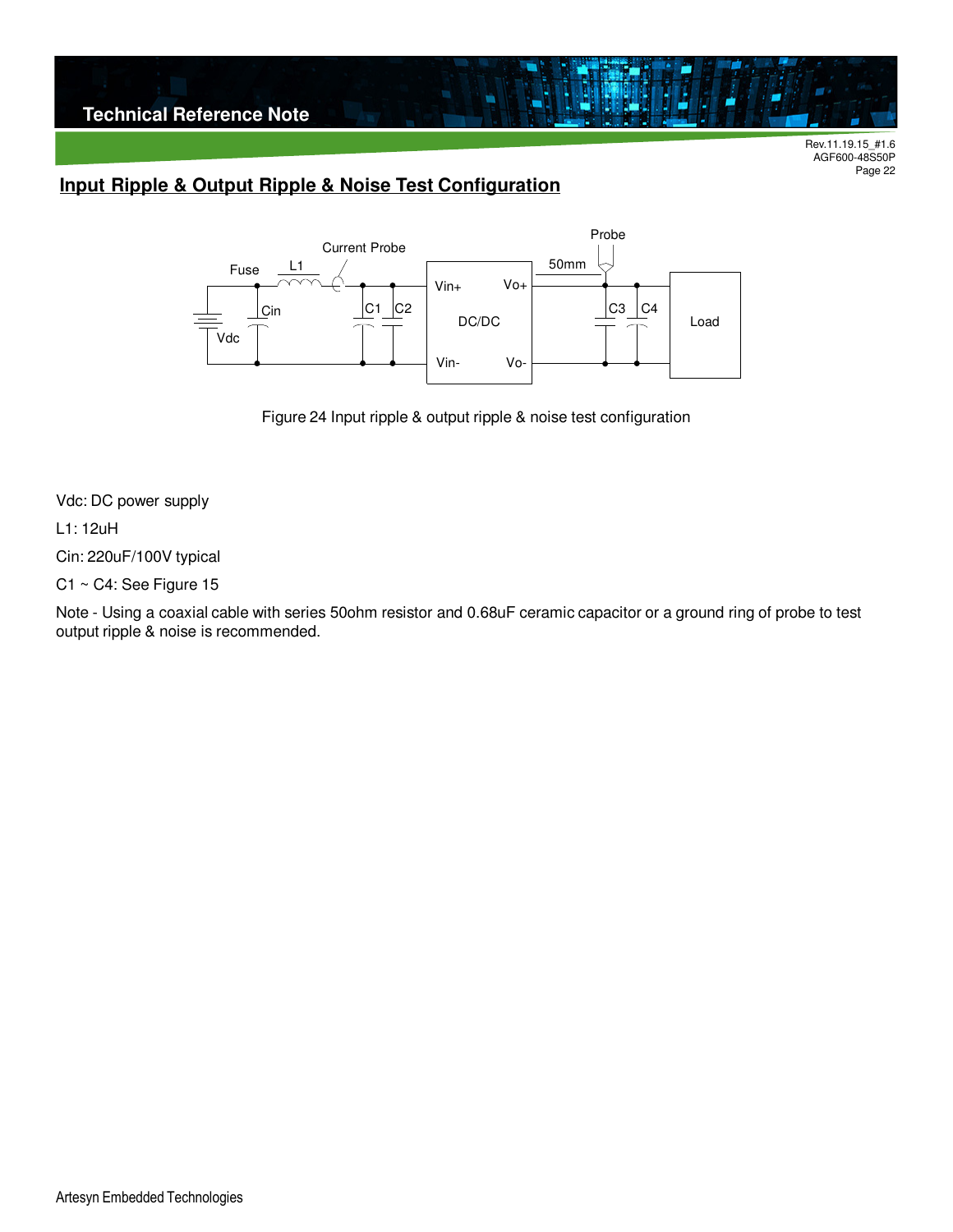

AGF600-48S50P Page 23

### **Weight**

The AGF600-48S50P-6L series weight is 145g.minmum, 155g.maximum.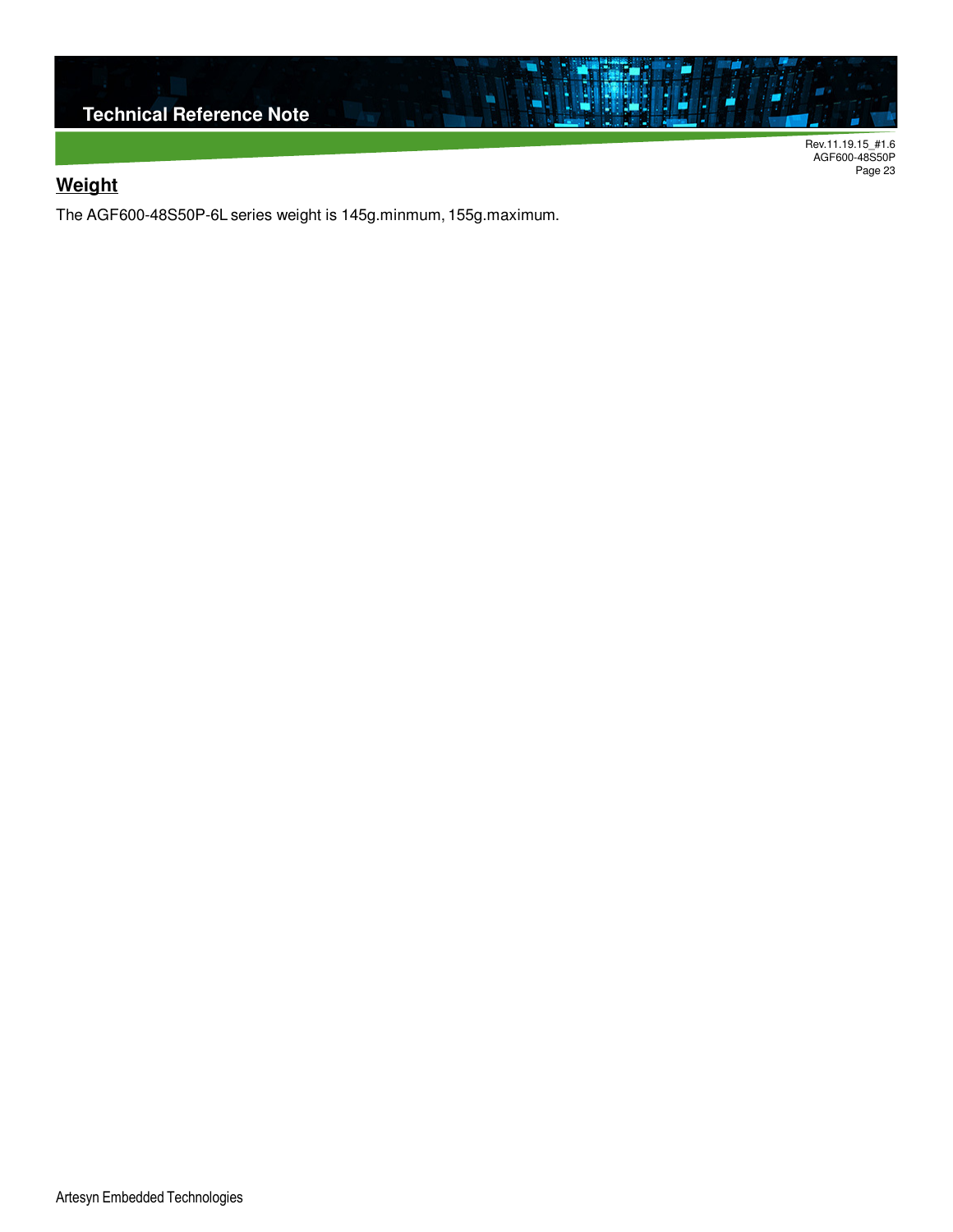#### **Soldering**

.

Rev.11.19.15\_#1.6 AGF600-48S50P Page 24

#### **√(R6 Wave Soldering)**

The product is intended for standard manual or wave soldering.

When wave soldering is used, the temperature on pins is specified to maximum 255 °C for maximum 7s.

When soldering by hand, the iron temperature should be maintained at 300  $^{\circ}$ C ~ 380  $^{\circ}$ C and applied to the converter pins for less than 10s. Longer exposure can cause internal damage to the converter.

Cleaning of solder joint can be performed with cleaning solvent IPA or similative.

| Product requirement |                | Remark | <b>Product Name</b> |
|---------------------|----------------|--------|---------------------|
| R6                  | Wave soldering | 50V    | AGF600-48S50P-6L    |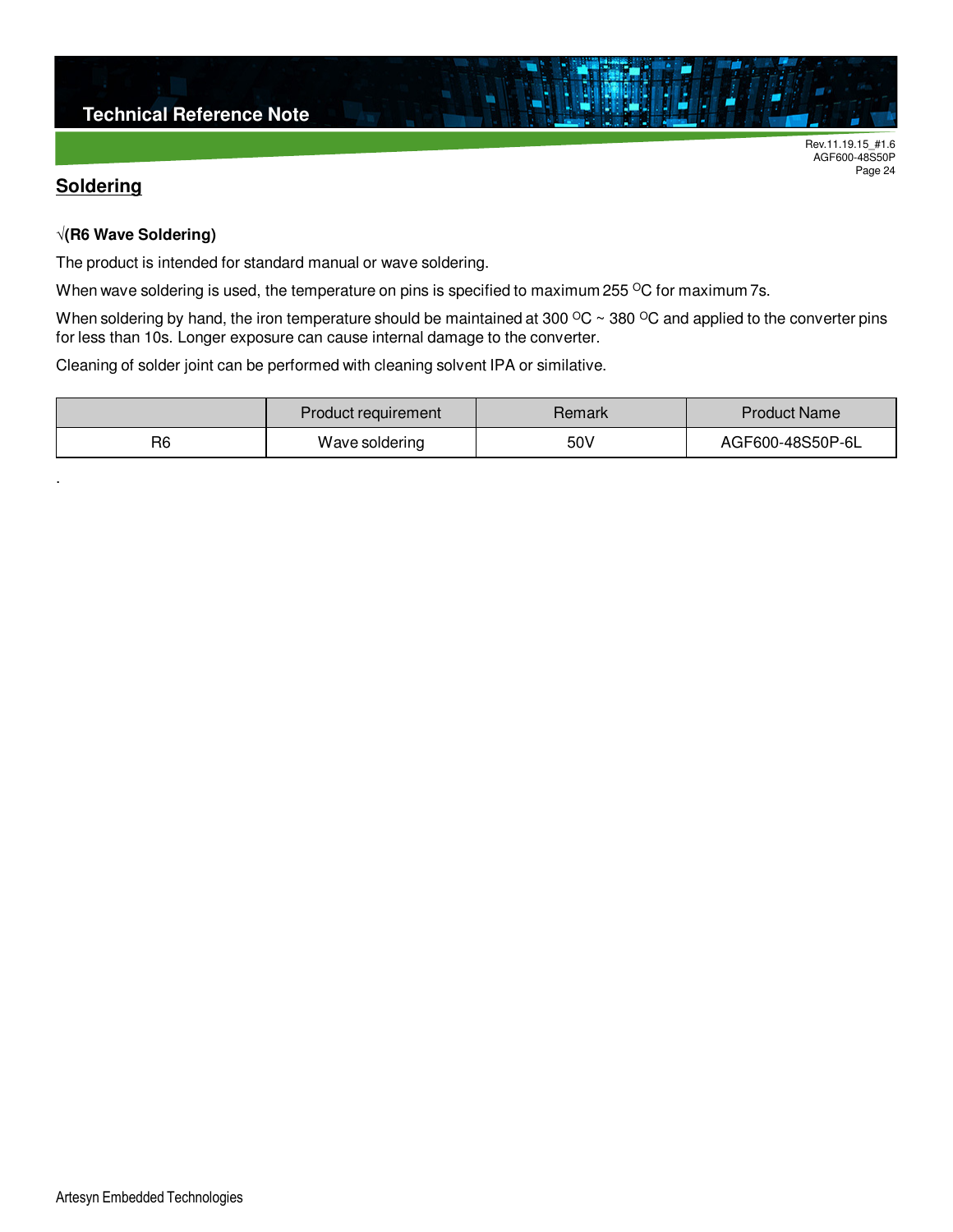

#### **Hazardous Substances Announcement (RoHS of China)**

| Parts            | <b>Hazardous Substances</b> |    |    |        |            |             |
|------------------|-----------------------------|----|----|--------|------------|-------------|
|                  | Pb                          | Hg | Cd | $Cr6+$ | <b>PBB</b> | <b>PBDE</b> |
| AGF600-48S50P-6L | $\lambda$                   |    |    | v<br>∧ |            | ⌒           |

х: Means the content of the hazardous substances in all the average quality materials of the part is within the limits specified in SJ/T-11363-2006

√: Means the content of the hazardous substances in at least one of the average quality materials of the part is outside the limits specified in SJ/T11363-2006

Artesyn Embedded Technologies has been committed to the design and manufacturing of environment-friendly products. It will reduce and eventually eliminate the hazardous substances in the products through unremitting efforts in research. However, limited by the current technical level, the following parts still contain hazardous substances due to the lack of reliable substitute or mature solution:

1. Solders (including high-temperature solder in parts) contain plumbum.

2. Glass of electric parts contains plumbum.

3. Copper alloy of pins contains plumbum